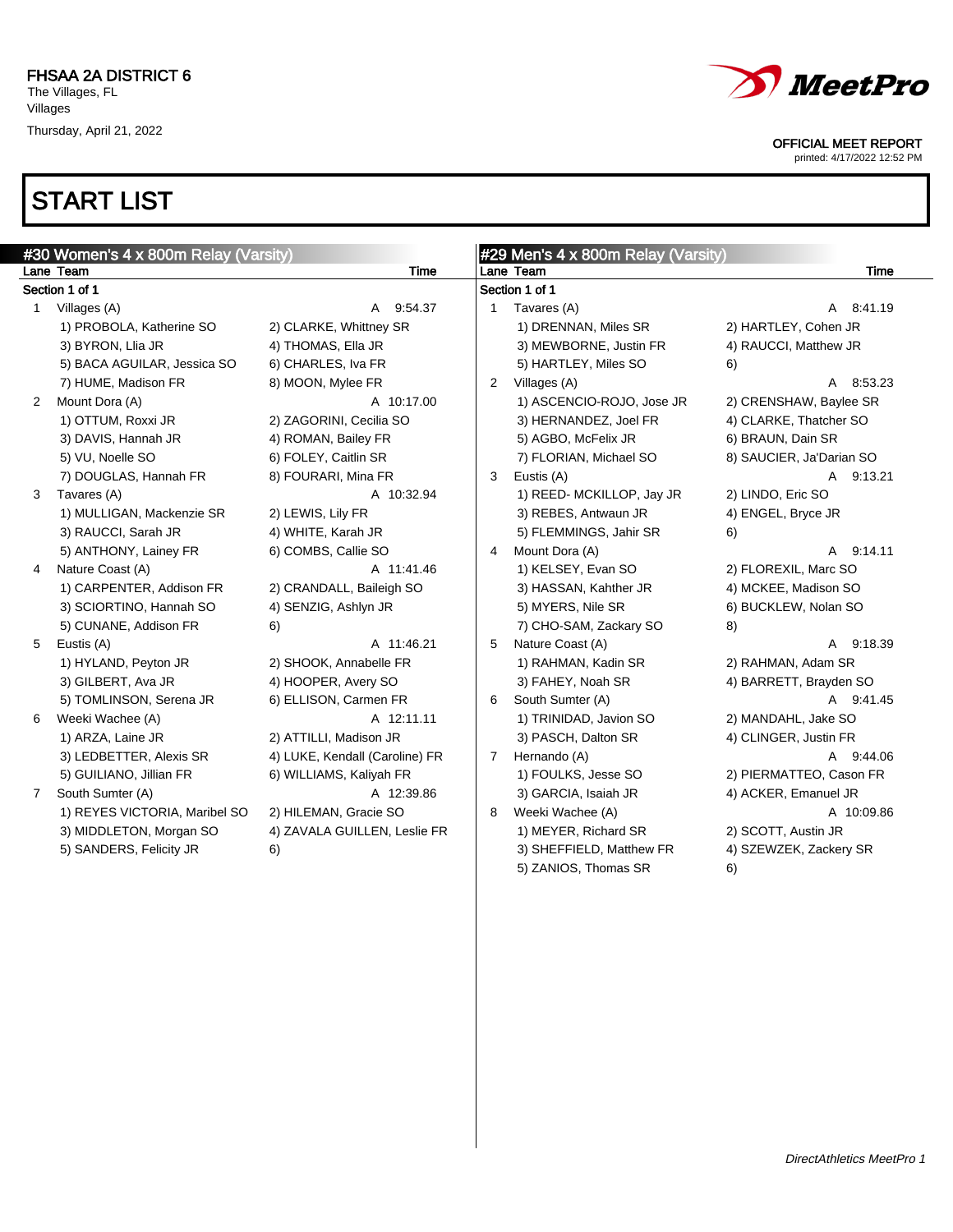

#### OFFICIAL MEET REPORT

printed: 4/17/2022 12:52 PM

|                |   | #21 Women's 100m Hurdles (Varsity) |                          |       |                |   | #22 Men's 110m Hurdles (Varsity) |                        |           |
|----------------|---|------------------------------------|--------------------------|-------|----------------|---|----------------------------------|------------------------|-----------|
| Lane           | # | Name                               | Yr Team                  | Time  | Lane           | # | Name                             | Yr Team                | Time      |
| Section 1 of 3 |   |                                    |                          |       | Section 1 of 2 |   |                                  |                        |           |
| 3              |   | 280 AYALA, Joby                    | JR Mount Dora            | 21.40 |                |   | 245 FOURARI, Noah                | <b>SR</b> Mount Dora   | <b>NT</b> |
| 4              |   | 323 KNIGHT, Savannah               | <b>FR</b> Weeki Wachee   | 20.55 | 2              |   | 314 CASANOVA, Isaiah             | FR Weeki Wachee        | 20.86     |
| 5              |   | 316 KATERLE, Justice               | JR Weeki Wachee          | 20.66 | 3              |   | 241 DURANT, Ronnie               | <b>SR</b> Mount Dora   | 19.27     |
| Section 2 of 3 |   |                                    |                          |       | 4              |   | 38 WOODS JR, Bruce               | JR Hernando            | 19.18     |
| 2              |   | 24 BOLTON, A'Lasia                 | SO Hernando              | 20.23 | 5              |   | 119 HO, Allen                    | <b>JR</b> Nature Coast | 19.18     |
| 3              |   | 293 SCOTT, Gabrielle               | SO Weeki Wachee          | 19.06 | 6              |   | 26 WRIGHT, Malachi               | SR Hernando            | 19.64     |
| 4              |   | 92 HAFF, Kendal                    | <b>SR Nature Coast</b>   | 17.51 |                |   | 110 MENDEZ, CARLOS               | SO Nature Coast        | <b>NT</b> |
| 5              |   | 386 HEPNER, Isabella               | JR Villages              | 17.92 | Section 2 of 2 |   |                                  |                        |           |
| 6              |   | 107 ROSARIO, Lisa                  | <b>SR</b> Nature Coast   | 19.49 |                |   | 49 KADUR, Ty                     | SO South Sumter        | 19.05     |
| $\overline{7}$ |   | 219 WANBERG, Joselyn               | FR Eustis                | 20.52 | 2              |   | 73 FINKLEY, John                 | <b>SR</b> South Sumter | 18.44     |
| Section 3 of 3 |   |                                    |                          |       | 3              |   | 331 WILSON, Anthony              | JR Weeki Wachee        | 15.92     |
| 1              |   | 34 RICHARDSON, Chaneil             | JR Hernando              | 17.26 | 4              |   | 210 ANGULO, Kaden                | SR Eustis              | 14.91     |
| 2              |   | 355 ELSTAD, Natalee                | FR Villages              | 17.08 | 5              |   | 351 GLOBIG, Jaceson              | FR Villages            | 15.80     |
| 3              |   | 383 BRITO, Kelly                   | JR Villages              | 17.01 | 6              |   | 84 HORAN, CHRIS                  | SO Nature Coast        | 18.13     |
| 4              |   | 120 GRAHAM, Alysia                 | <b>SR</b> Nature Coast   | 15.46 | $\overline{7}$ |   | 388 ROJAS, Audric                | JR Villages            | 19.03     |
| 5              |   | 76 RODGERS, Payton                 | <b>SO</b> South Sumter   | 16.08 | 8              |   | 304 WILSON, Alex                 | FR Weeki Wachee        | 19.12     |
| 6              |   | 20 GREEN, Katelynn                 | SR Central (Brooksville) | 17.06 |                |   |                                  |                        |           |
| 7              |   | 66 SOLOMEN, Kainen                 | FR South Sumter          | 17.13 |                |   |                                  |                        |           |
| 8              |   | 261 O'NEIL, Cadence                | <b>FR</b> Mount Dora     | 17.49 |                |   |                                  |                        |           |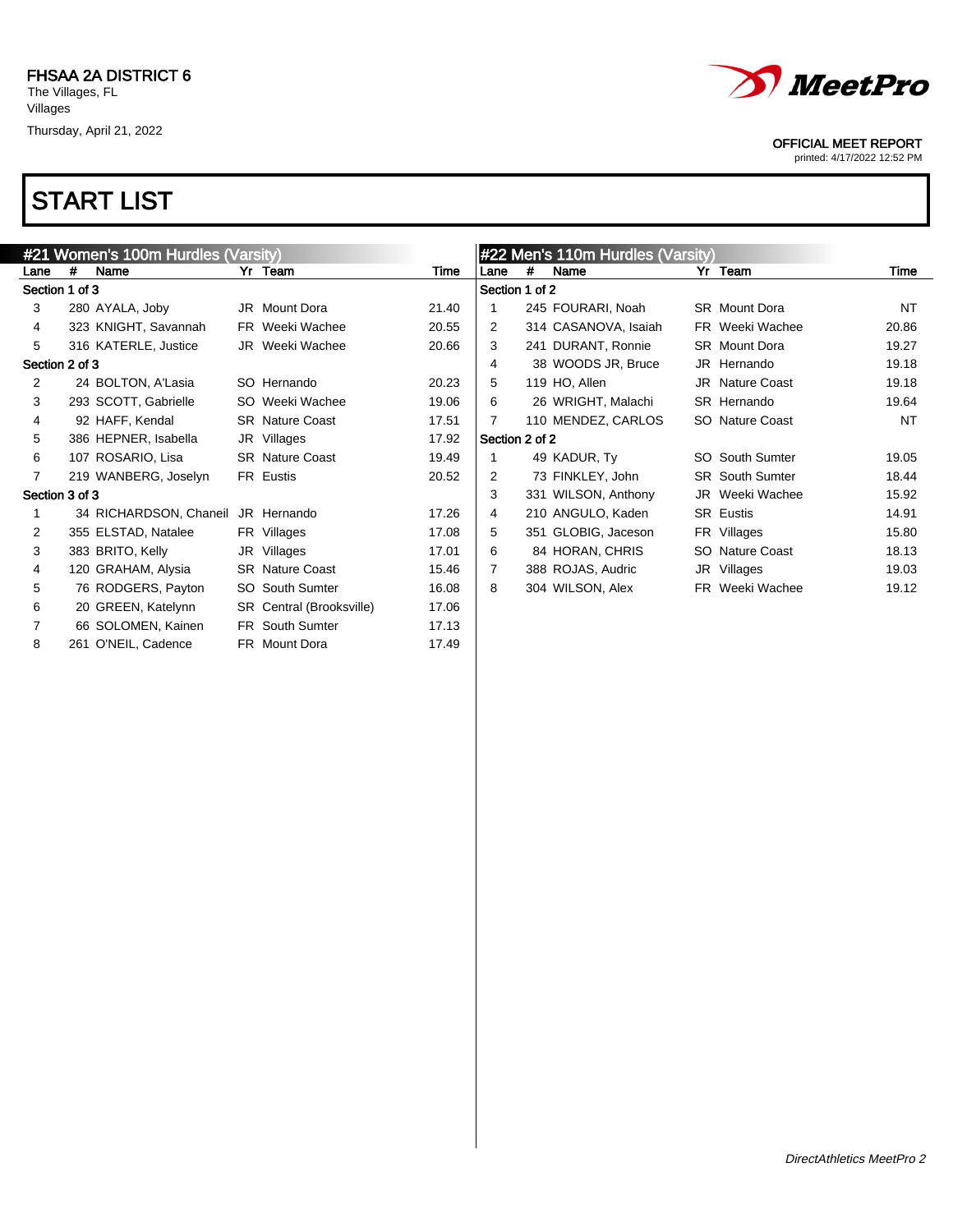



printed: 4/17/2022 12:52 PM

|                | #2 Women's 100 Meters (Varsity) |                                    |  |                          |           | #1 Men's 100 Meters (Varsity) |   |                         |  |                          |       |
|----------------|---------------------------------|------------------------------------|--|--------------------------|-----------|-------------------------------|---|-------------------------|--|--------------------------|-------|
| Lane           | #                               | Name                               |  | Yr Team                  | Time      | Lane                          | # | Name                    |  | Yr Team                  | Time  |
| Section 1 of 4 |                                 |                                    |  |                          |           | Section 1 of 4                |   |                         |  |                          |       |
| 2              |                                 | 44 BROGAN, Savannah                |  | <b>JR</b> South Sumter   | 14.92     | 3                             |   | 10 NGUYEN, Noah         |  | JR Central (Brooksville) | 12.83 |
| 3              |                                 | 18 SEABROOKS, Janiah               |  | SR Central (Brooksville) | 14.45     | 4                             |   | 12 FENDER, Javian       |  | FR Central (Brooksville) | 12.44 |
| 4              |                                 | 283 DAWSON, Alexis                 |  | SO Mount Dora            | 14.34     | 5                             |   | 360 WILKINS, Ryan       |  | SO Villages              | 12.62 |
| 5              |                                 | 6 BURTON, Tanekkia                 |  | FR Central (Brooksville) | 14.42     | 6                             |   | 134 DOSTER, Micah       |  | SO Tavares               | 13.14 |
| 6              |                                 | 192 WILLIAMS, Keara                |  | <b>SR Eustis</b>         | 14.85     | Section 2 of 4                |   |                         |  |                          |       |
| $\overline{7}$ |                                 | 34 RICHARDSON, Chaneil JR Hernando |  |                          | <b>NT</b> | 1                             |   | 135 SMITH, Jalin        |  | FR Tavares               | 12.17 |
| Section 2 of 4 |                                 |                                    |  |                          |           | 2                             |   | 117 RODRIGUEZ, Carlos   |  | <b>SO</b> Nature Coast   | 12.14 |
| $\mathbf{1}$   |                                 | 303 GOMES, Mya                     |  | <b>SR</b> Weeki Wachee   | 14.11     | 3                             |   | 233 VEGA, Eric          |  | SO Eustis                | 12.02 |
| 2              |                                 | 346 NGUYEN, Amber                  |  | SO Villages              | 14.04     | 4                             |   | 312 CABEZUDO, Adrian    |  | SO Weeki Wachee          | 11.97 |
| 3              |                                 | 301 CLARK, Nevaeh                  |  | FR Weeki Wachee          | 13.78     | 5                             |   | 126 BROOKS, Brandon     |  | SO Tavares               | 12.00 |
| 4              |                                 | 231 TAYLOR, Anyhia                 |  | JR Eustis                | 13.74     | 6                             |   | 17 KYLER, Darrion       |  | SR Central (Brooksville) | 12.12 |
| 5              |                                 | 74 MORGAN, Shabrydis               |  | <b>JR</b> South Sumter   | 13.77     | 7                             |   | 184 ABBOTT, Hayden      |  | FR Umatilla              | 12.14 |
| 6              |                                 | 164 CARTHERS, Deniah               |  | FR Umatilla              | 13.87     | 8                             |   | 111 JONES, Kevani       |  | <b>SO</b> Nature Coast   | 12.34 |
| $\overline{7}$ |                                 | 123 SHAW, Breinya                  |  | SO Tavares               | 14.11     | Section 3 of 4                |   |                         |  |                          |       |
| 8              |                                 | 250 WHITE, Takiyah                 |  | FR Mount Dora            | 14.29     | $\mathbf{1}$                  |   | 211 WILSON, Jahmarie    |  | JR Eustis                | 11.92 |
| Section 3 of 4 |                                 |                                    |  |                          |           | $\overline{2}$                |   | 208 SAYLES, Isaiah      |  | <b>SR</b> Eustis         | 11.81 |
| $\mathbf{1}$   |                                 | 385 HERNANDEZ, Claribel            |  | SR Villages              | 13.62     | 3                             |   | 115 SAMULES, Chris      |  | <b>JR</b> Nature Coast   | 11.64 |
| 2              |                                 | 171 JOYNER, Ja'Myria               |  | FR Umatilla              | 13.56     | 4                             |   | 255 FICKET, Russell     |  | SO Mount Dora            | 11.63 |
| 3              |                                 | 306 ROWDEN, Ciara                  |  | JR Weeki Wachee          | 13.40     | 5                             |   | 53 HILL, Daemon         |  | SO South Sumter          | 11.63 |
| 4              |                                 | 130 FOSTER, Ava                    |  | JR Tavares               | 13.33     | 6                             |   | 318 HODGE-MAULDIN, Ba   |  | FR Weeki Wachee          | 11.72 |
| 5              |                                 | 30 LANCE, Jada                     |  | JR Hernando              | 13.34     | 7                             |   | 22 WILLIAMS, Dauntevian |  | SR Hernando              | 11.84 |
| 6              |                                 | 122 RUFFINS, Lauren                |  | FR Tavares               | 13.43     | 8                             |   | 354 SARAKINIS, Kristian |  | SO Villages              | 11.96 |
| $\overline{7}$ |                                 | 71 CALDWELL, Serenity              |  | <b>FR</b> South Sumter   | 13.59     | Section 4 of 4                |   |                         |  |                          |       |
| 8              |                                 | 9 SOTO, Shailah                    |  | JR Central (Brooksville) | 13.67     | 1                             |   | 75 DORSEY, Jamare       |  | SO South Sumter          | 11.56 |
| Section 4 of 4 |                                 |                                    |  |                          |           | 2                             |   | 281 SCOTT, Andrew       |  | <b>SR</b> Mount Dora     | 11.48 |
| $\mathbf{1}$   |                                 | 114 LAWSON, Praise                 |  | <b>FR</b> Nature Coast   | 13.23     | 3                             |   | 349 ISAAC, Alvon        |  | SO Villages              | 11.09 |
| 2              |                                 | 167 CAMPBELL, Trinitey             |  | FR Umatilla              | 13.01     | 4                             |   | 29 LANGLEY, Demarcos    |  | SO Hernando              | 10.95 |
| 3              |                                 | 103 WEISMAN, Kennedy               |  | <b>SR</b> Nature Coast   | 12.94     | 5                             |   | 32 SMITH, Darrien       |  | SR Hernando              | 11.02 |
| 4              |                                 | 270 SCOTT, Jamyhia                 |  | FR Mount Dora            | 12.39     | 6                             |   | 168 GRIFFIN, Ja'lan     |  | SR Umatilla              | 11.30 |
| 5              |                                 | 39 CROWLEY, Sy                     |  | SR Hernando              | 12.50     | $\overline{7}$                |   | 45 MCDONALD, Denzel     |  | <b>SO</b> South Sumter   | 11.50 |
| 6              |                                 | 217 STARLING, Zariah               |  | <b>SR Eustis</b>         | 12.98     | 8                             |   | 305 ALLEN, Jisir        |  | JR Weeki Wachee          | 11.62 |
| 7              |                                 | 112 BAILEY, Anayah                 |  | JR Nature Coast          | 13.03     |                               |   |                         |  |                          |       |
| 8              |                                 | 348 BUTLER, Ki'Asia                |  | SR Villages              | 13.29     |                               |   |                         |  |                          |       |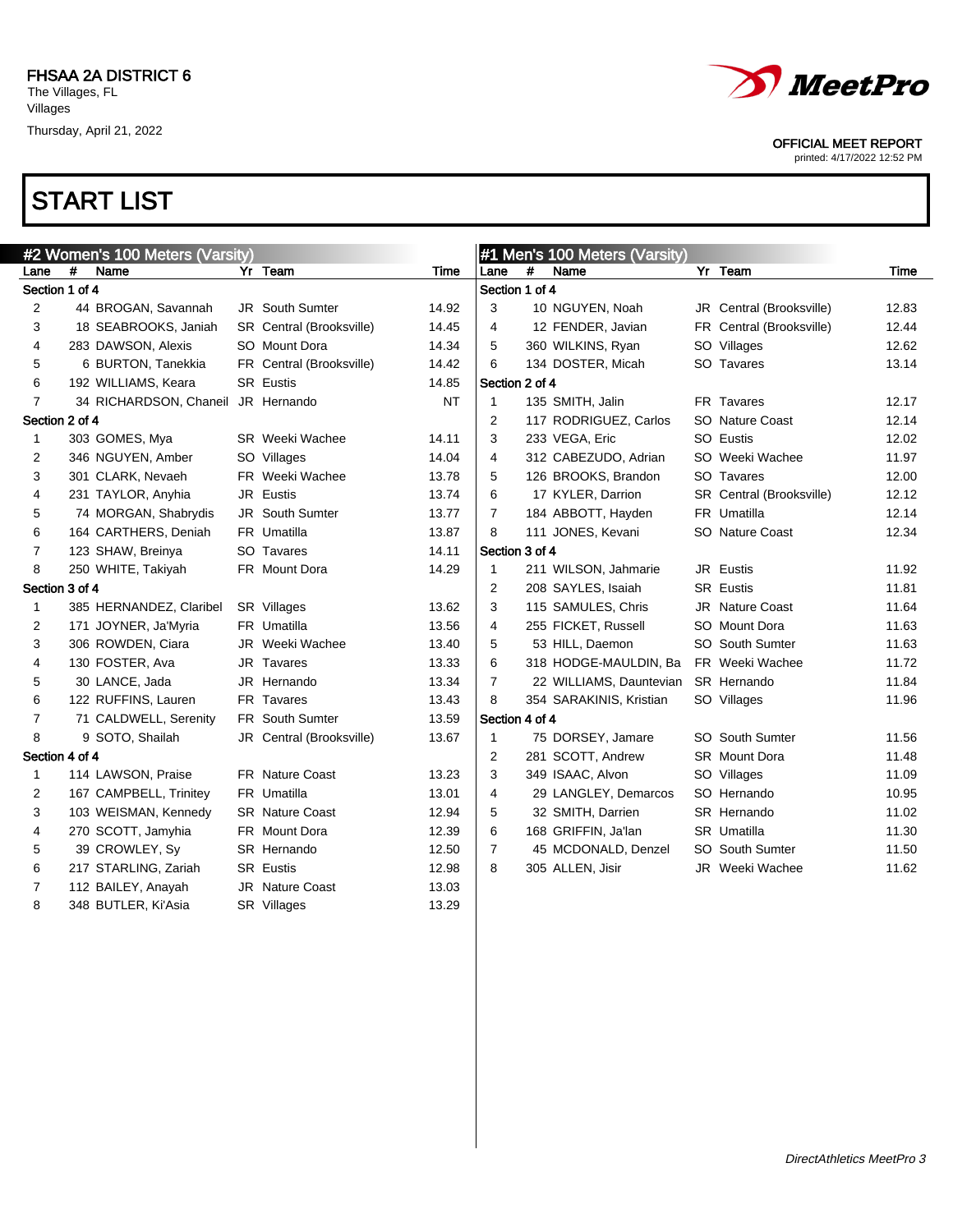

printed: 4/17/2022 12:52 PM

|                |   | #18 Women's 1600 Meters (Varsity)    |                        |         |                |   | #17 Men's 1600 Meters (Varsity) |                          |         |
|----------------|---|--------------------------------------|------------------------|---------|----------------|---|---------------------------------|--------------------------|---------|
| Lane           | # | Name                                 | Yr Team                | Time    | Lane           | # | Name                            | Yr Team                  | Time    |
| Section 1 of 2 |   |                                      |                        |         | Section 1 of 2 |   |                                 |                          |         |
| 1              |   | 375 HUME, Madison                    | FR Villages            | 6:22.94 | 1              |   | 242 RENNARD, Bryson             | SO Mount Dora            | 5:28.42 |
| 2              |   | 160 RAUCCI, Sarah                    | JR Tavares             | 6:27.85 | 2              |   | 384 AGBO, McFelix               | JR Villages              | 5:31.40 |
| 3              |   | 181 CAUSEY, Sierra                   | FR Umatilla            | 6:40.70 | 3              |   | 190 FLEMMINGS, Jahir            | <b>SR</b> Eustis         | 5.34.56 |
| 4              |   | 197 HOOPER, Avery                    | SO Eustis              | 6:42.59 | 4              |   | 28 KRIENES, Cannon              | SO Hernando              | 5:49.44 |
| 5              |   | 136 ANTHONY, Lainey                  | FR Tavares             | 6:43.81 | 5              |   | 198 BEDARD, Aeyden              | SO Eustis                | 5:53.28 |
| 6              |   | 99 SENZIG, Ashlyn                    | <b>JR</b> Nature Coast | 6:45.52 | 6              |   | 43 GARCIA, Isaiah               | JR Hernando              | 5:55.28 |
| 7              |   | 187 HAUKOOS, Anna Grac               | <b>SR Eustis</b>       | 6:54.21 | 7              |   | 64 CLINGER, Justin              | <b>FR</b> South Sumter   | 5:58.69 |
| 8              |   | 96 SCIORTINO, Hannah                 | SO Nature Coast        | 7:16.32 | 8              |   | 243 SOARES, Hunter              | SO Mount Dora            | 6:11.39 |
| 9              |   | 177 STEPHENS, Jamie                  | FR Umatilla            | 7:19.16 | 9              |   | 271 HARTNEY, Tyler              | SO Mount Dora            | 6:36.34 |
| 10             |   | 317 GUILIANO, Jillian                | FR Weeki Wachee        | 8:17.70 | 10             |   | 326 SCOTT, Austin               | JR Weeki Wachee          | 6:49.29 |
| Section 2 of 2 |   |                                      |                        |         | Section 2 of 2 |   |                                 |                          |         |
| 1              |   | 260 VU, Noelle                       | SO Mount Dora          | 5:21.05 | 1              |   | 13 CARBONE, John                | SR Central (Brooksville) | 4:20.23 |
| 2              |   | 258 FOLEY, Caitlin                   | <b>SR</b> Mount Dora   | 5:33.03 | 2              |   | 139 RAUCCI, Matthew             | JR Tavares               | 4:40.52 |
| 3              |   | 238 DOUGLAS, Hannah                  | FR Mount Dora          | 5:37.84 | 3              |   | 105 RAHMAN, Adam                | <b>SR</b> Nature Coast   | 4:52.38 |
| 4              |   | 254 OTTUM, Roxxi                     | JR Mount Dora          | 5:42.12 | 4              |   | 83 RAHMAN, Kadin                | <b>SR</b> Nature Coast   | 4:56.85 |
| 5              |   | 370 CLARKE, Whittney                 | SR Villages            | 5:51.60 | 5              |   | 341 BRAUN, Dain                 | SR Villages              | 4:59.11 |
| 6              |   | 23 LAY, Remi                         | SO Hernando            | 5:56.98 | 6              |   | 124 HARTLEY, Cohen              | JR Tavares               | 4:59.37 |
| 7              |   | 149 WHITE, Karah                     | JR Tavares             | 6:00.01 | $\overline{7}$ |   | 339 ASCENCIO-ROJO, Jos          | JR Villages              | 5:07.34 |
| 8              |   | 213 SHOOK, Annabelle                 | <b>FR Eustis</b>       | 6:07.21 | 8              |   | 108 SENZIG, Bryce               | SO Nature Coast          | 5:16.44 |
| 9              |   | 350 BACA AGUILAR, Jessic SO Villages |                        | 6:09.01 | 9              |   | 35 FOULKS, Jesse                | SO Hernando              | 5:19.15 |
|                |   |                                      |                        |         | 10             |   | 199 DEL MUNDO, Jared            | <b>SR</b> Eustis         | 5:21.03 |
|                |   |                                      |                        |         | 11             |   | 165 PANDO, Tucker               | SO Umatilla              | 5:23.25 |
|                |   |                                      |                        |         | 12             |   | 146 MEWBORNE, Justin            | FR Tavares               | 5:23.73 |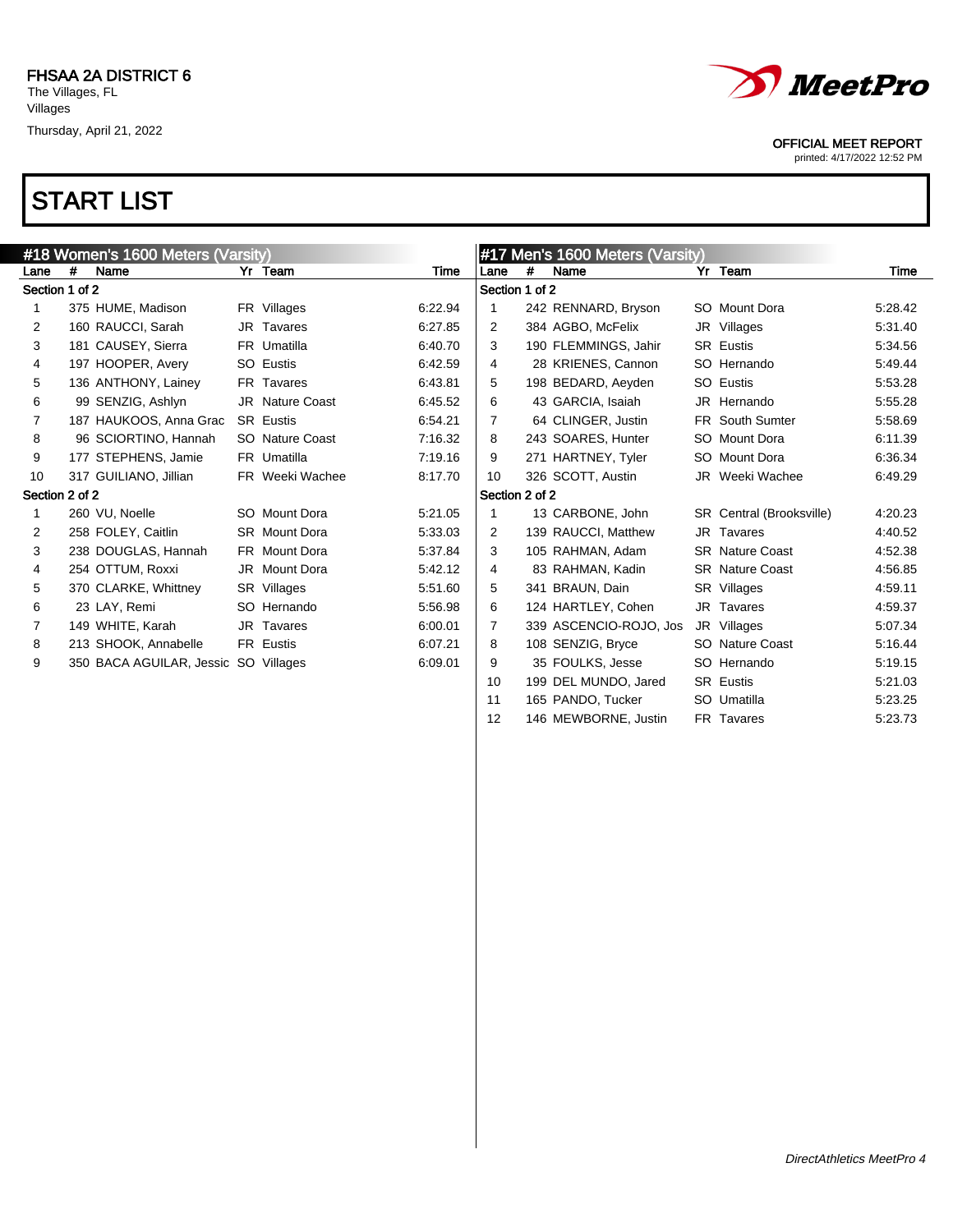## START LIST

5) NEDD, Dereon FR 6) GIFFING, Olivia SR



OFFICIAL MEET REPORT

printed: 4/17/2022 12:52 PM

|              | #26 Women's 4 x 100m Relay (Varsity) |                               |                | #25 Men's 4 x 100m Relay (Varsity) |                             |       |
|--------------|--------------------------------------|-------------------------------|----------------|------------------------------------|-----------------------------|-------|
|              | Lane Team                            | Time                          |                | Lane Team                          |                             | Time  |
|              | Section 1 of 2                       |                               |                | Section 1 of 2                     |                             |       |
| 3            | Central (Brooksville) (A)            | 55.78<br>Α                    | 3              | Central (Brooksville) (A)          | Α                           | 48.49 |
|              | 1) SOTO, Shailah JR                  | 2) DAVIS, Miericle FR         |                | 1) BELL, Jaron SR                  | 2) KYLER, Darrion SR        |       |
|              | 3) BURTON, Tanekkia FR               | 4) GREEN, Katelynn SR         |                | 3) NGUYEN, Noah JR                 | 4) ROSADO, Sebastian SO     |       |
| 4            | Weeki Wachee (A)                     | 53.86                         | 4              | Nature Coast (A)                   | A                           | 46.90 |
|              | 1) CLARK, Nevaeh FR                  | 2) GOMES, Mya SR              |                | 1) SAMULES, Chris JR               | 2) MENDEZ, CARLOS SO        |       |
|              | 3) ROWDEN, Ciara JR                  | 4) SCOTT, Gabrielle SO        |                | 3) RODRIGUEZ, Carlos SO            | 4) JONES, Kevani SO         |       |
|              | 5) OWENS, Shalena FR                 | 6) OWENS, Ja'Sheena JR        | 5              | Tavares (A)                        | Α                           | 47.56 |
|              | 7) PEREZ, Ivyannca FR                | 8) WILLIAMS, Kaliyah FR       |                | 1) DOSTER, Micah SO                | 2) BENOIT, Adrian SR        |       |
| 5            | South Sumter (A)                     | 54.84<br>A                    |                | 3) SMITH, Jalin FR                 | 4) BROOKS, Brandon SO       |       |
|              | 1) BROGAN, Savannah JR               | 2) SOLOMEN, Kainen FR         |                | 5) PARHAM, Allen JR                | 6) BARDELL, Justin JR       |       |
|              | 3) CALDWELL, Serenity FR             | 4) MORGAN, Shabrydis JR       |                | Section 2 of 2                     |                             |       |
|              | 5) RODGERS, Payton SO                | 6) ROCKER, Daija SR           | $\overline{2}$ | Mount Dora (A)                     | Α                           | 45.24 |
|              | Section 2 of 2                       |                               |                | 1) SCOTT, Andrew SR                | 2) FICKET, Russell SO       |       |
|              | 2 Umatilla (A)                       | 52.43<br>A                    |                | 3) FOURARI, Noah SR                | 4) ZWART, Bowen SR          |       |
|              | 1) ARCHER, Lauren SO                 | 2) CAMPBELL, Trinitey FR      |                | 5) DURANT, Ronnie SR               | 6) SENNER, Riley SR         |       |
|              | 3) CARTHERS, Deniah FR               | 4) JOYNER, Ja'Myria FR        |                | 7) CHO-SAM, Zackary SO             | 8)                          |       |
|              | 5) CAUSEY, Sierra FR                 | 6) JENKINS, Katie SO          | 3              | Eustis (A)                         | A                           | 44.52 |
|              | 7) RIOS, Yasmin SO                   | 8) WOLKE, Tatum SR            |                | 1) WILLIAMS, Lashaun SO            | 2) PATTERSON, Tyree JR      |       |
| 3            | Eustis (A)                           | 52.08<br>Α                    |                | 3) WILDER, Jamir SO                | 4) ANGULO, Kaden SR         |       |
|              | 1) TAYLOR, Dantasia FR               | 2) REED MCKILLOP, Neviah FR   |                | 5) VEGA, Eric SO                   | 6) SAINTIL, Caden FR        |       |
|              | 3) CARTER, Skyler FR                 | 4) STARLING, Zariah SR        | 4              | Hernando (A)                       | A                           | 43.41 |
|              | 5) DOUGLAS, Khaleah SR               | 6) SOOKDEO, Makayla JR        |                | 1) SMITH, Darrien SR               | 2) LANGLEY, Demarcos SO     |       |
| 4            | Mount Dora (A)                       | A<br>51.06                    |                | 3) WILLIAMS, Dauntevian SR         | 4) WATSON, Vernon JR        |       |
|              | 1) O'NEIL, Cadence FR                | 2) SCOTT, Jamyhia FR          | 5              | Villages (A)                       | A                           | 44.05 |
|              | 3) COCHRAN, Keylana FR               | 4) UFER, Megan SR             |                | 1) SARAKINIS, Kristian SO          | 2) ISAAC, Alvon SO          |       |
|              | 5) KOESTER, Mariah JR                | 6) WHITE, Takiyah FR          |                | 3) ROJAS, Audric JR                | 4) GLOBIG, Jaceson FR       |       |
|              | 7) DAWSON, Alexis SO                 | 8)                            |                | 5) ALBRIGHT, Liam SR               | 6) WILKINS, Ryan SO         |       |
| 5            | Villages (A)                         | 51.14<br>Α                    |                | 7) BRIDGES, Clifton SO             | 8) SAUCIER, Ja'Darian SO    |       |
|              | 1) BRITO, Kelly JR                   | 2) THOMAS, Ella JR            | 6              | South Sumter (A)                   | Α                           | 45.11 |
|              | 3) PROBOLA, Katherine SO             | 4) ELSTAD, Natalee FR         |                | 1) OVERTON, Travion FR             | 2) HILL, Daemon SO          |       |
|              | 5) HERNANDEZ, Claribel SR            | 6) BUTLER, Ki'Asia SR         |                | 3) YOUNG, Stanley FR               | 4) DORSEY, Jamare SO        |       |
|              | 7) NGUYEN, Amber SO                  | 8) MURPHY, Kayli SO           |                | 5) JOHNSON, Rashad FR              | 6) MCDONALD, Denzel SO      |       |
| 6            | Nature Coast (A)                     | 52.32<br>A                    |                | 7) WINKLER, Justin JR              | 8)                          |       |
|              | 1) BAILEY, Anayah JR                 | 2) HAZARD, Ryelynn JR         | $\overline{7}$ | Weeki Wachee (A)                   | Α                           | 45.70 |
|              | 3) LAWSON, Praise FR                 | 4) SEAMAN, Briana JR          |                | 1) ALLEN, Jisir JR                 | 2) CABEZUDO, Adrian SO      |       |
|              | 5) WEISMAN, Kennedy SR               | 6)                            |                | 3) D'ANGELO, Anthony SR            | 4) HODGE-MAULDIN, Bakari FR |       |
| $\mathbf{7}$ | Tavares (A)                          | 53.62<br>Α                    |                | 5) THERIAULT, Mikel FR             | 6) WILSON, Alex FR          |       |
|              | 1) RUFFINS, Lauren FR                | 2) TURNEY-JONES, Zamariyah SO |                | 7) WILSON, Anthony JR              | 8)                          |       |
|              | 3) SHAW, Breinya SO                  | 4) FOSTER, Ava JR             |                |                                    |                             |       |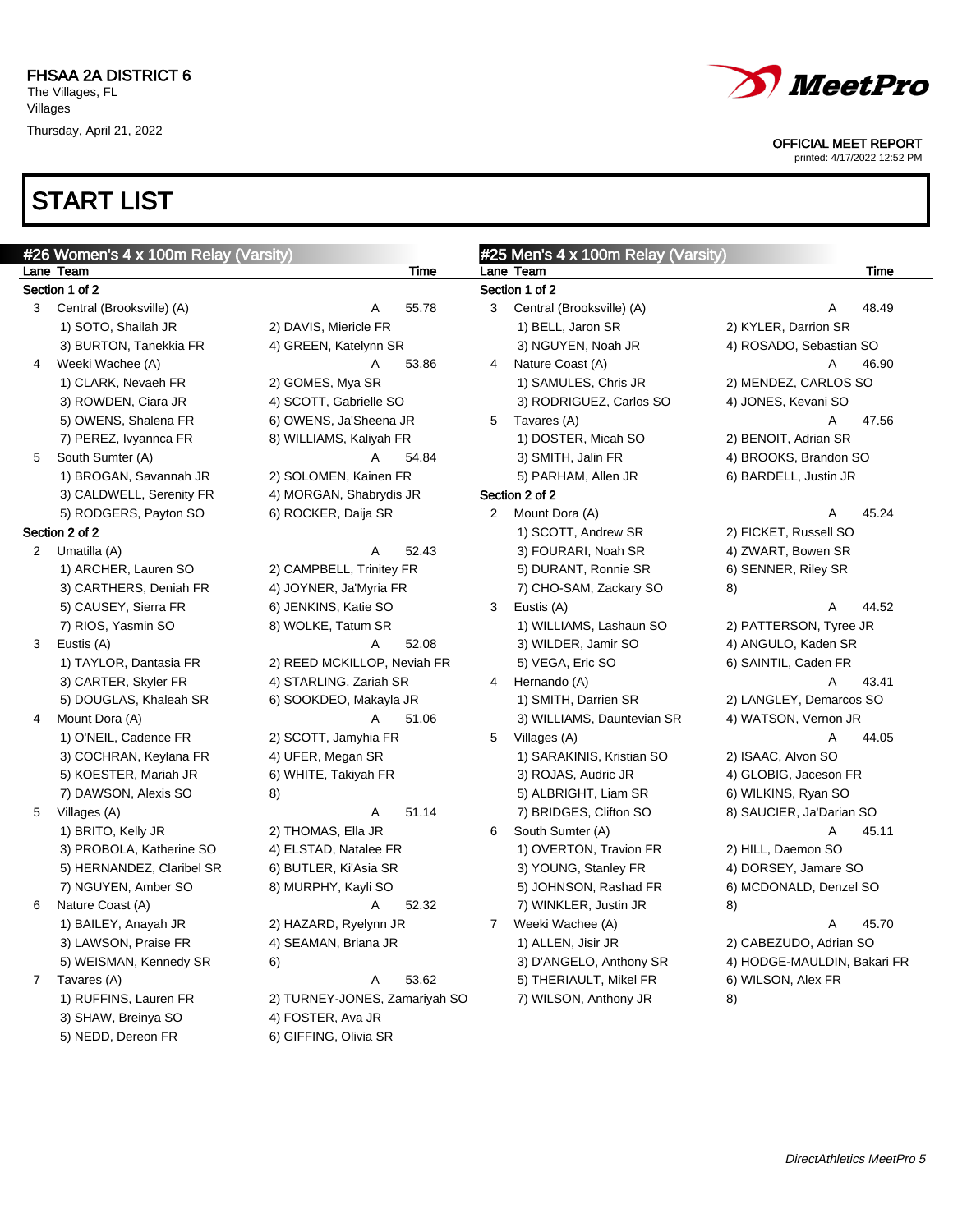

printed: 4/17/2022 12:52 PM

### START LIST

|                |   | #10 Women's 400 Meters (Varsity)  |                          |           |                |   | #9 Men's 400 Meters (Varsity) |                          |           |
|----------------|---|-----------------------------------|--------------------------|-----------|----------------|---|-------------------------------|--------------------------|-----------|
| Lane           | # | Name                              | Yr Team                  | Time      | Lane           | # | Name                          | Yr Team                  | Time      |
| Section 1 of 3 |   |                                   |                          |           | Section 1 of 4 |   |                               |                          |           |
| 2              |   | 62 SANDERS, Felicity              | <b>JR</b> South Sumter   | <b>NT</b> | 3              |   | 88 FALKINGHAM, Evan           | <b>JR</b> Nature Coast   | <b>NT</b> |
| 3              |   | 5 FARRELL, Alexis                 | FR Central (Brooksville) | 1:21.60   | 4              |   | 169 GRENNELL, Dylan           | JR Umatilla              | 1:06.51   |
| 4              |   | 16 MCLEOD, Elise                  | FR Central (Brooksville) | 1:15.12   | 5              |   | 55 EVERETT, Jordan            | <b>JR</b> South Sumter   | <b>NT</b> |
| 5              |   | 311 GUILFUCHI, Kaily              | FR Weeki Wachee          | 1:20.90   | Section 2 of 4 |   |                               |                          |           |
| 6              |   | 325 WILLIAMS, Kaliyah             | FR Weeki Wachee          | <b>NT</b> | $\mathbf{1}$   |   | 3 STRONG, Brandon             | SO Central (Brooksville) | 1:04.95   |
| 7              |   | 313 PEREZ, Ivyannca               | FR Weeki Wachee          | <b>NT</b> | $\overline{2}$ |   | 334 MCGEEHAN, Jacob           | FR Weeki Wachee          | 1:00.69   |
| Section 2 of 3 |   |                                   |                          |           | 3              |   | 40 PIERMATTEO, Cason          | FR Hernando              | 58.96     |
| 1              |   | 200 SOOKDEO, Makayla              | JR Eustis                | 1:14.41   | 4              |   | 220 ENGEL, Bryce              | JR Eustis                | 56.53     |
| 2              |   | 87 CRANDALL, Baileigh             | SO Nature Coast          | 1:10.59   | 5              |   | 161 WICKSON, Connor           | <b>SR</b> Tavares        | 58.51     |
| 3              |   | 125 LASHINSKE, Rylei              | FR Tavares               | 1:08.94   | 6              |   | 298 MARCUCCIO, Eryk           | FR Weeki Wachee          | 59.77     |
| 4              |   | 145 GIFFING, Olivia               | <b>SR</b> Tavares        | 1:08.05   | $\overline{7}$ |   | 295 LAWSON, Jacob             | SO Weeki Wachee          | 1:01.46   |
| 5              |   | 239 DAVIS, Sadie                  | JR Mount Dora            | 1:08.38   | Section 3 of 4 |   |                               |                          |           |
| 6              |   | 225 GILBERT, Ava                  | JR Eustis                | 1:09.93   | 1              |   | 15 JABLONSKI, Evan            | SO Central (Brooksville) | 55.99     |
| 7              |   | 381 CREE, Claire                  | FR Villages              | 1:13.33   | $\overline{2}$ |   | 117 RODRIGUEZ, Carlos         | SO Nature Coast          | 55.85     |
| 8              |   | 170 JENKINS, Katie                | SO Umatilla              | 1:14.44   | 3              |   | 363 FLORIAN, Michael          | SO Villages              | 55.69     |
| Section 3 of 3 |   |                                   |                          |           | 4              |   | 56 ADAMS, Elijah              | <b>JR</b> South Sumter   | 54.97     |
| 1              |   | 228 REED MCKILLOP, Nevi FR Eustis |                          | 1:06.47   | 5              |   | 343 HERNANDEZ, Joel           | FR Villages              | 55.20     |
| 2              |   | 256 UFER, Megan                   | <b>SR</b> Mount Dora     | 1:05.50   | 6              |   | 98 BARRETT, Brayden           | SO Nature Coast          | 55.85     |
| 3              |   | 95 CARPENTER, Addison             | <b>FR</b> Nature Coast   | 1:04.89   | $\overline{7}$ |   | 4 BELL, Jaron                 | SR Central (Brooksville) | 55.95     |
| 4              |   | 372 THOMAS, Ella                  | JR Villages              | 1:01.30   | 8              |   | 142 HINCKLEY, Brady           | JR Tavares               | 56.22     |
| 5              |   | 131 LEWIS, Lily                   | FR Tavares               | 1:03.40   | Section 4 of 4 |   |                               |                          |           |
| 6              |   | 364 PROBOLA, Katherine            | SO Villages              | 1:05.42   | 1              |   | 68 WILLIAMS, Dantavious       | FR South Sumter          | 54.64     |
| 7              |   | 288 KOESTER, Mariah               | JR Mount Dora            | 1:05.75   | 2              |   | 282 SENNER, Riley             | <b>SR</b> Mount Dora     | 53.21     |
| 8              |   | 118 MULAC, Brooklyn               | SO Nature Coast          | 1:07.94   | 3              |   | 37 WATSON, Vernon             | JR Hernando              | 52.49     |
|                |   |                                   |                          |           | 4              |   | 215 ANDERSON, Jaden           | <b>SR</b> Eustis         | 50.74     |
|                |   |                                   |                          |           | 5              |   | 212 REYONCE, Queny            | <b>SR Eustis</b>         | 51.35     |

6 138 DRENNAN, Miles SR Tavares 53.01 7 287 ZWART, Bowen SR Mount Dora 63.85 8 368 CLARKE, Thatcher SO Villages 54.94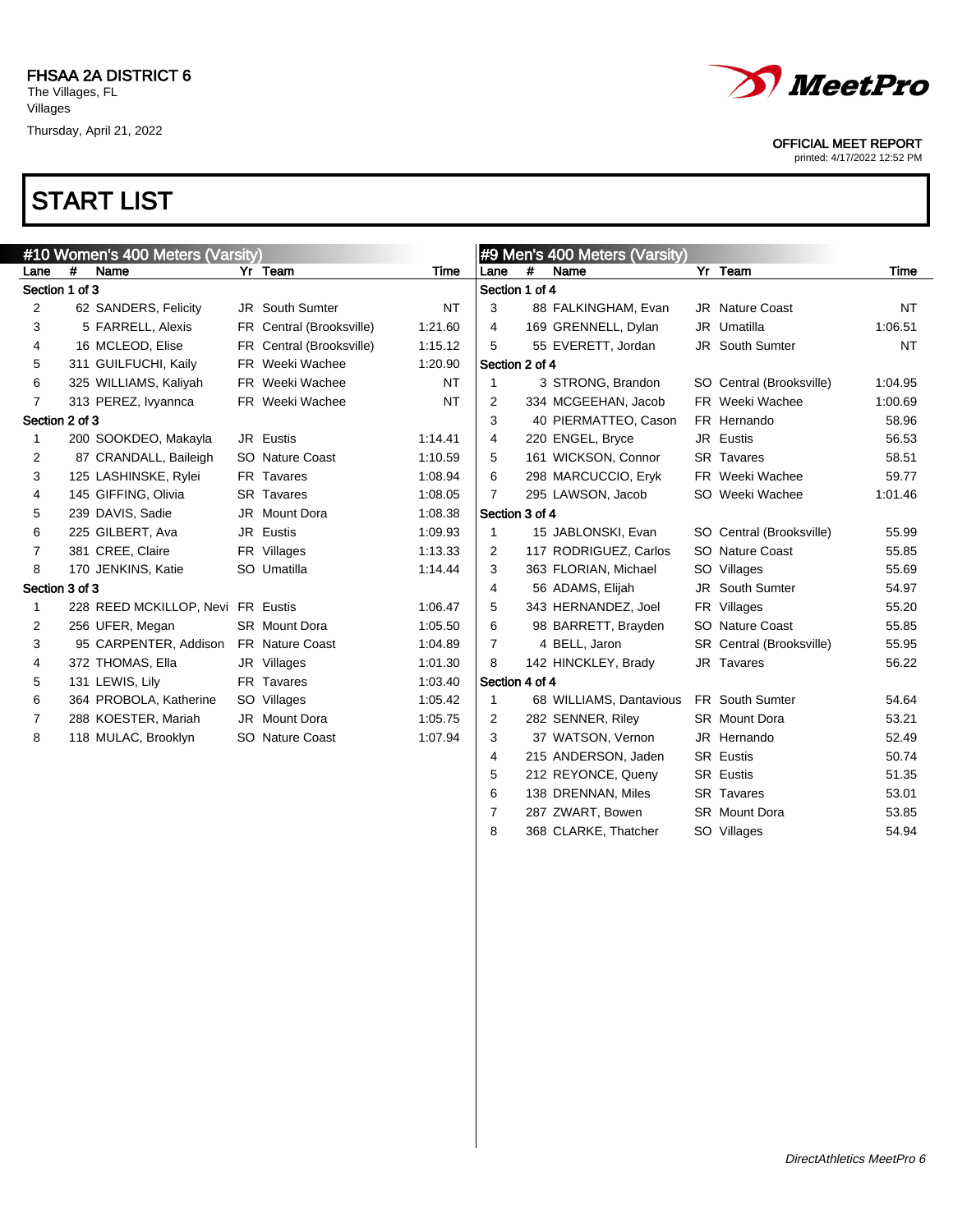

#### OFFICIAL MEET REPORT

printed: 4/17/2022 12:52 PM

## START LIST

|                |   | #24 Women's 300m Hurdles (Varsity) |                          |         |                |   | #23 Men's 300m Hurdles (Varsity)     |                        |           |
|----------------|---|------------------------------------|--------------------------|---------|----------------|---|--------------------------------------|------------------------|-----------|
| Lane           | # | Name                               | Yr Team                  | Time    | Lane           | # | Name                                 | Yr Team                | Time      |
| Section 1 of 2 |   |                                    |                          |         | Section 1 of 3 |   |                                      |                        |           |
|                |   | 280 AYALA, Joby                    | JR Mount Dora            | 1:11.56 | 3              |   | 119 HO, Allen                        | <b>JR</b> Nature Coast | <b>NT</b> |
| 2              |   | 107 ROSARIO, Lisa                  | <b>SR</b> Nature Coast   | 1:03.01 | 4              |   | 153 BARDELL, Jacob                   | FR Tavares             | 51.23     |
| 3              |   | 386 HEPNER, Isabella               | JR Villages              | 54.59   | 5              |   | 110 MENDEZ, CARLOS                   | SO Nature Coast        | <b>NT</b> |
| 4              |   | 20 GREEN, Katelynn                 | SR Central (Brooksville) | 52.31   | Section 2 of 3 |   |                                      |                        |           |
| 5              |   | 24 BOLTON, A'Lasia                 | SO Hernando              | 54.56   |                |   | 26 WRIGHT, Malachi                   | SR Hernando            | 48.29     |
| 6              |   | 196 DAVIS, Shaniya                 | JR Eustis                | 55.70   | $\overline{2}$ |   | 38 WOODS JR, Bruce                   | JR Hernando            | 46.75     |
|                |   | 227 JOHNSON, Paige                 | SO Eustis                | 1:08.56 | 3              |   | 49 KADUR, Ty                         | <b>SO</b> South Sumter | 46.61     |
| Section 2 of 2 |   |                                    |                          |         | 4              |   | 340 ALBRIGHT, Liam                   | SR Villages            | 46.43     |
|                |   | 92 HAFF, Kendal                    | <b>SR</b> Nature Coast   | 51.08   | 5              |   | 84 HORAN, CHRIS                      | <b>SO</b> Nature Coast | 46.59     |
| 2              |   | 76 RODGERS, Payton                 | <b>SO</b> South Sumter   | 49.15   | 6              |   | 73 FINKLEY, John                     | <b>SR</b> South Sumter | 46.70     |
| 3              |   | 355 ELSTAD, Natalee                | FR Villages              | 48.62   | 7              |   | 201 JOHNSON, Jonathon                | SO Eustis              | 47.40     |
| 4              |   | 120 GRAHAM, Alysia                 | <b>SR</b> Nature Coast   | 47.02   | 8              |   | 324 MARTINEZ, Giovaniel              | FR Weeki Wachee        | 48.34     |
| 5              |   | 270 SCOTT, Jamyhia                 | FR Mount Dora            | 48.32   | Section 3 of 3 |   |                                      |                        |           |
| 6              |   | 261 O'NEIL, Cadence                | FR Mount Dora            | 49.01   |                |   | 276 BERNARD, Taevion                 | JR Mount Dora          | 46.21     |
|                |   | 382 GOEPFERT, Gracie               | FR Villages              | 51.08   | 2              |   | 284 STONEBREAKER, Blak SR Mount Dora |                        | 45.77     |
| 8              |   | 34 RICHARDSON, Chaneil             | JR Hernando              | 51.19   | 3              |   | 257 CHO-SAM, Zackary                 | SO Mount Dora          | 43.50     |
|                |   |                                    |                          |         | 4              |   | 388 ROJAS, Audric                    | JR Villages            | 43.38     |
|                |   |                                    |                          |         | 5              |   | 351 GLOBIG, Jaceson                  | FR Villages            | 43.40     |
|                |   |                                    |                          |         | 6              |   | 57 CORNELL, Tyler                    | <b>JR</b> South Sumter | 44.95     |
|                |   |                                    |                          |         |                |   | 331 WILSON, Anthony                  | JR Weeki Wachee        | 45.88     |

2 ROSADO, Sebastian SO Central (Brooksville) 46.22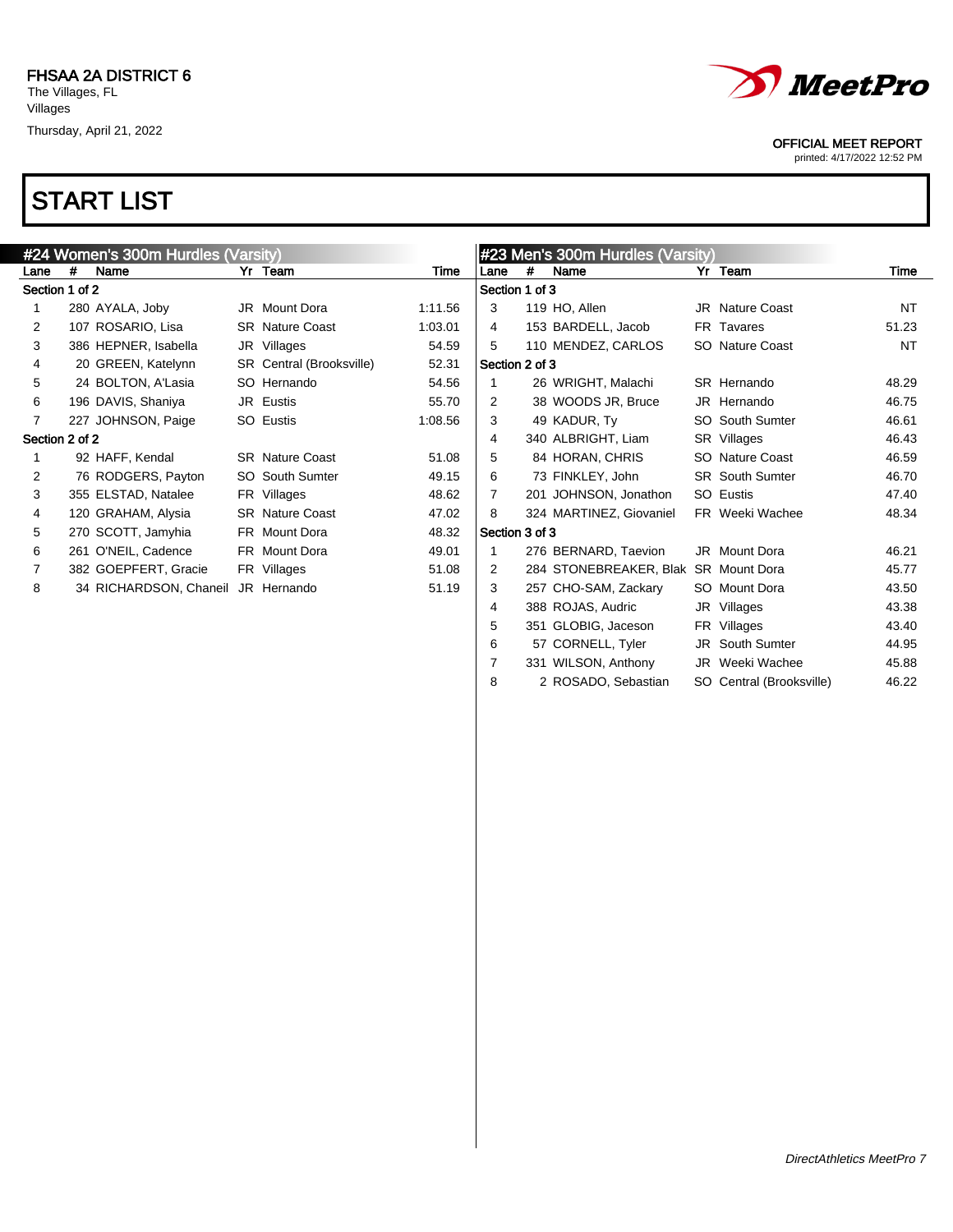

printed: 4/17/2022 12:52 PM

| #16 Women's 800 Meters (Varsity) |   |                                        |    |                          |         | #11 Men's 800 Meters (Varsity) |   |                        |  |                          |           |
|----------------------------------|---|----------------------------------------|----|--------------------------|---------|--------------------------------|---|------------------------|--|--------------------------|-----------|
| Lane                             | # | Name                                   |    | Yr Team                  | Time    | Lane                           | # | Name                   |  | Yr Team                  | Time      |
| Section 1 of 2                   |   |                                        |    |                          |         | Section 1 of 2                 |   |                        |  |                          |           |
| 1                                |   | 48 ZAVALA GUILLEN, Les FR South Sumter |    |                          | 3:00.10 | -1                             |   | 253 KELSEY, Evan       |  | SO Mount Dora            | 2:24.13   |
| 2                                |   | 358 MOON, Mylee                        |    | FR Villages              | 3:00.78 | 2                              |   | 165 PANDO, Tucker      |  | SO Umatilla              | 2:24.65   |
| 3                                |   | 61 REYES VICTORIA, Mar                 |    | <b>SO</b> South Sumter   | 3:02.38 | 3                              |   | 69 MANDAHL, Jake       |  | SO South Sumter          | 2:24.79   |
| 4                                |   | 216 ELLISON, Carmen                    |    | FR Eustis                | 3:06.38 | 4                              |   | 308 MEYER, Richard     |  | <b>SR</b> Weeki Wachee   | 2:24.90   |
| 5                                |   | 294 ATTILLI, Madison                   |    | JR Weeki Wachee          | 3:07.92 | 5                              |   | 52 PASCH, Dalton       |  | <b>SR</b> South Sumter   | 2:29.65   |
| 6                                |   | 328 ARZA, Laine                        |    | JR Weeki Wachee          | 3:09.13 | 6                              |   | 198 BEDARD, Aeyden     |  | SO Eustis                | 2:29.95   |
| $\overline{7}$                   |   | 47 HILEMAN, Gracie                     |    | <b>SO</b> South Sumter   | 3:09.84 | 7                              |   | 202 GABAT, Carson      |  | SO Eustis                | 2:30.70   |
| 8                                |   | 319 LUKE, Kendall (Carolin             |    | FR Weeki Wachee          | 3:11.55 | 8                              |   | 333 SHEFFIELD, Matthew |  | FR Weeki Wachee          | 2:49.76   |
| 9                                |   | 170 JENKINS, Katie                     |    | SO Umatilla              | 3:13.71 | 9                              |   | 191 JAMES, Timothy     |  | SO Eustis                | 3:01.71   |
| 10                               |   | 232 WATKINS, Eva                       |    | FR Eustis                | 3:19.64 | 10                             |   | 244 MCKEE, Madison     |  | SO Mount Dora            | NT        |
| 11                               |   | 177 STEPHENS, Jamie                    |    | FR Umatilla              | 3:21.82 | 11                             |   | 40 PIERMATTEO, Cason   |  | FR Hernando              | <b>NT</b> |
| $12 \overline{ }$                |   | 207 WILSON, Victoria                   |    | SO Eustis                | 3:36.52 | Section 2 of 2                 |   |                        |  |                          |           |
| Section 2 of 2                   |   |                                        |    |                          |         | $\mathbf 1$                    |   | 13 CARBONE, John       |  | SR Central (Brooksville) | 1:55.04   |
| 1                                |   | 377 BYRON, Llia                        |    | JR Villages              | 2:26.96 | 2                              |   | 139 RAUCCI, Matthew    |  | JR Tavares               | 2:00.65   |
| $\overline{2}$                   |   | 260 VU, Noelle                         |    | SO Mount Dora            | 2:27.67 | 3                              |   | 105 RAHMAN, Adam       |  | <b>SR</b> Nature Coast   | 2:00.86   |
| 3                                |   | 258 FOLEY, Caitlin                     |    | <b>SR</b> Mount Dora     | 2:29.16 | 4                              |   | 83 RAHMAN, Kadin       |  | <b>SR</b> Nature Coast   | 2:01.21   |
| 4                                |   | 149 WHITE, Karah                       |    | JR Tavares               | 2:33.17 | 5                              |   | 138 DRENNAN, Miles     |  | <b>SR</b> Tavares        | 2:08.01   |
| 5                                |   | 131 LEWIS, Lily                        |    | FR Tavares               | 2:34.29 | 6                              |   | 339 ASCENCIO-ROJO, Jos |  | JR Villages              | 2:10.76   |
| 6                                |   | 370 CLARKE, Whittney                   |    | SR Villages              | 2:34.65 | 7                              |   | 124 HARTLEY, Cohen     |  | JR Tavares               | 2:11.09   |
| $\overline{7}$                   |   | 254 OTTUM, Roxxi                       |    | JR Mount Dora            | 2:38.25 | 8                              |   | 368 CLARKE, Thatcher   |  | SO Villages              | 2:13.94   |
| 8                                |   | 7 DAVIS, Miericle                      |    | FR Central (Brooksville) | 2:40.74 | 9                              |   | 369 CRENSHAW, Baylee   |  | SR Villages              | 2:14.97   |
| 9                                |   | 160 RAUCCI, Sarah                      | JR | Tavares                  | 2:51.26 | 10                             |   | 60 TRINIDAD, Javion    |  | SO South Sumter          | 2:17.44   |
| 10                               |   | 81 CUNANE, Addison                     |    | <b>FR</b> Nature Coast   | 2:55.47 | 11                             |   | 277 FLOREXIL, Marc     |  | SO Mount Dora            | 2:17.56   |
| 11                               |   | 99 SENZIG, Ashlyn                      |    | JR Nature Coast          | 2:58.08 | 12                             |   | 35 FOULKS, Jesse       |  | SO Hernando              | 2:18.01   |
|                                  |   |                                        |    |                          |         | 13                             |   | 41 ACKER, Emanuel      |  | JR Hernando              | 2:19.22   |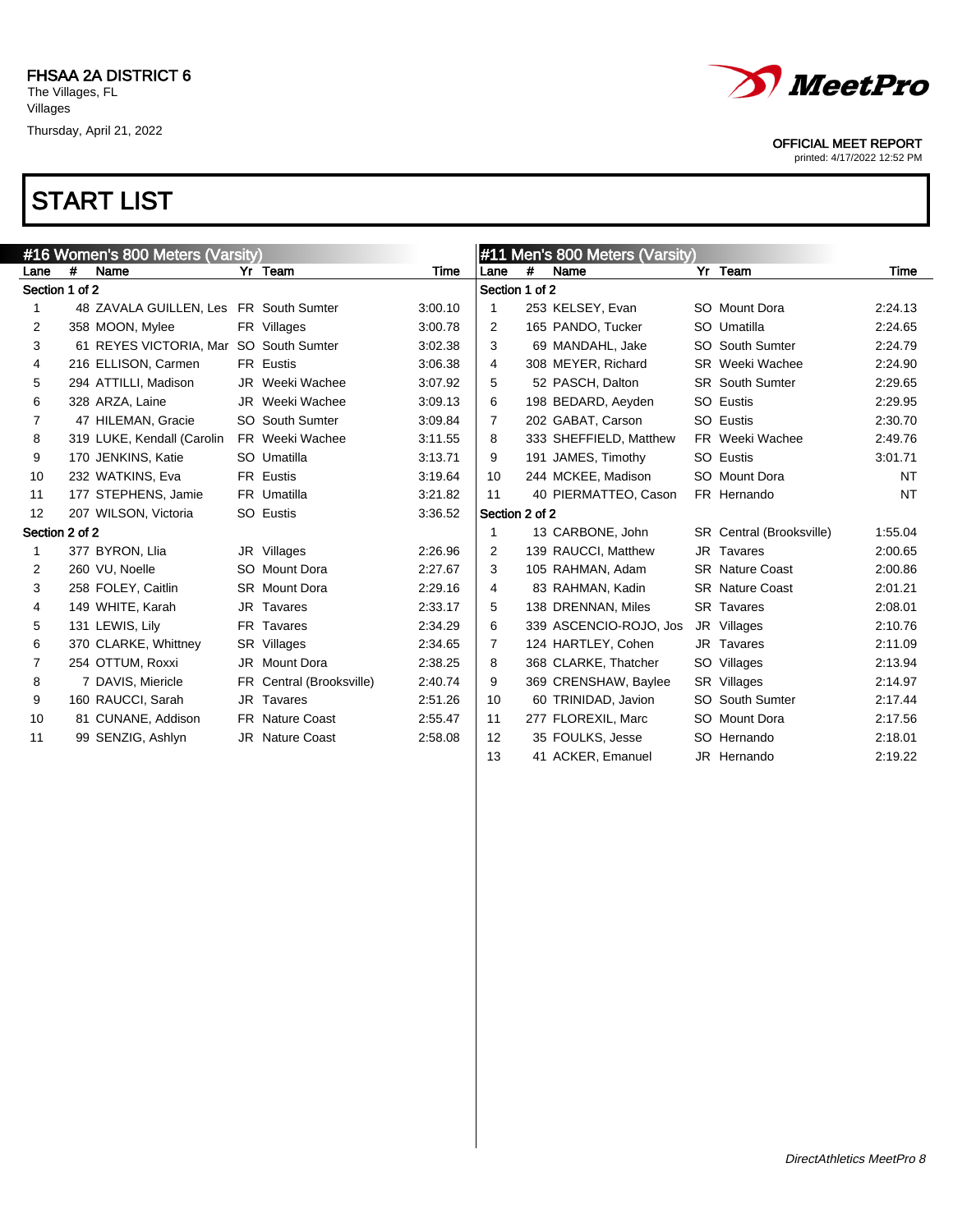



printed: 4/17/2022 12:52 PM

|                |   | #8 Women's 200 Meters (Varsity) |                          |           |                |      | #3 Men's 200 Meters (Varsity) |     |                          |             |
|----------------|---|---------------------------------|--------------------------|-----------|----------------|------|-------------------------------|-----|--------------------------|-------------|
| Lane           | # | Name                            | Yr Team                  | Time      | Lane           | $\#$ | Name                          |     | Yr Team                  | <b>Time</b> |
| Section 1 of 4 |   |                                 |                          |           | Section 1 of 4 |      |                               |     |                          |             |
| 3              |   | 103 WEISMAN, Kennedy            | <b>SR</b> Nature Coast   | <b>NT</b> | 3              |      | 10 NGUYEN, Noah               |     | JR Central (Brooksville) | <b>NT</b>   |
| 4              |   | 274 HUSEBYE, Jessica            | FR Mount Dora            | 31.65     | 4              |      | 193 REBES, Antwaun            |     | JR Eustis                | NT          |
| 5              |   | 222 TAYLOR, Ava                 | <b>FR Eustis</b>         | 34.02     | 5              |      | 115 SAMULES, Chris            |     | <b>JR</b> Nature Coast   | <b>NT</b>   |
| Section 2 of 4 |   |                                 |                          |           | 6              |      | 126 BROOKS, Brandon           |     | SO Tavares               | <b>NT</b>   |
| 1              |   | 18 SEABROOKS, Janiah            | SR Central (Brooksville) | 31.29     | Section 2 of 4 |      |                               |     |                          |             |
| 2              |   | 164 CARTHERS, Deniah            | FR Umatilla              | 30.44     | $\mathbf 1$    |      | 1 BEUTLER, Isaiah             |     | JR Central (Brooksville) | 28.81       |
| 3              |   | 346 NGUYEN, Amber               | SO Villages              | 29.73     | $\overline{2}$ |      | 111 JONES, Kevani             |     | SO Nature Coast          | 27.14       |
| 4              |   | 127 TURNEY-JONES, Zam           | SO Tavares               | 29.37     | 3              |      | 140 PARHAM, Allen             |     | JR Tavares               | 25.71       |
| 5              |   | 114 LAWSON, Praise              | <b>FR</b> Nature Coast   | 29.40     | 4              |      | 184 ABBOTT, Hayden            |     | FR Umatilla              | 24.95       |
| 6              |   | 205 KELLY, Gianni               | FR Eustis                | 30.28     | 5              |      | 223 LINDO, Eric               |     | SO Eustis                | 25.12       |
| 7              |   | 301 CLARK, Nevaeh               | FR Weeki Wachee          | 30.62     | 6              |      | 361 BRIDGES, Clifton          |     | SO Villages              | 26.17       |
| 8              |   | 323 KNIGHT, Savannah            | FR Weeki Wachee          | 31.43     | $\overline{7}$ |      | 101 DUBOIS, Camden            |     | <b>FR</b> Nature Coast   | 27.29       |
| Section 3 of 4 |   |                                 |                          |           | 8              |      | 12 FENDER, Javian             |     | FR Central (Brooksville) | 29.10       |
| 1              |   | 112 BAILEY, Anayah              | <b>JR</b> Nature Coast   | 29.20     | Section 3 of 4 |      |                               |     |                          |             |
| 2              |   | 285 COCHRAN, Keylana            | <b>FR</b> Mount Dora     | 28.79     | $\mathbf{1}$   |      | 245 FOURARI, Noah             |     | SR Mount Dora            | 24.88       |
| 3              |   | 188 TAYLOR, Dantasia            | FR Eustis                | 28.70     | $\overline{2}$ |      | 340 ALBRIGHT, Liam            |     | SR Villages              | 24.70       |
| 4              |   | 71 CALDWELL, Serenity           | FR South Sumter          | 28.21     | 3              |      | 312 CABEZUDO, Adrian          |     | SO Weeki Wachee          | 24.44       |
| 5              |   | 122 RUFFINS, Lauren             | FR Tavares               | 28.37     | 4              |      | 54 YOUNG, Stanley             |     | FR South Sumter          | 24.35       |
| 6              |   | 74 MORGAN, Shabrydis            | <b>JR</b> South Sumter   | 28.73     | 5              |      | 77 WINKLER, Justin            | JR. | South Sumter             | 24.40       |
| 7              |   | 9 SOTO, Shailah                 | JR Central (Brooksville) | 28.99     | 6              |      | 305 ALLEN, Jisir              |     | JR Weeki Wachee          | 24.53       |
| 8              |   | 171 JOYNER, Ja'Myria            | FR Umatilla              | 29.23     | $\overline{7}$ |      | 233 VEGA, Eric                |     | SO Eustis                | 24.83       |
| Section 4 of 4 |   |                                 |                          |           | 8              |      | 135 SMITH, Jalin              |     | FR Tavares               | 24.90       |
| 1              |   | 383 BRITO, Kelly                | JR Villages              | 28.01     | Section 4 of 4 |      |                               |     |                          |             |
| 2              |   | 130 FOSTER, Ava                 | JR Tavares               | 27.49     | $\mathbf{1}$   |      | 65 JOHNSON, Rashad            |     | <b>FR</b> South Sumter   | 24.09       |
| 3              |   | 167 CAMPBELL, Trinitey          | FR Umatilla              | 27.03     | $\overline{2}$ |      | 255 FICKET, Russell           |     | SO Mount Dora            | 24.01       |
| 4              |   | 39 CROWLEY, Sv                  | SR Hernando              | 26.41     | 3              |      | 168 GRIFFIN, Ja'lan           |     | SR Umatilla              | 23.27       |
| 5              |   | 270 SCOTT, Jamyhia              | FR Mount Dora            | 26.42     | 4              |      | 32 SMITH, Darrien             |     | SR Hernando              | 21.81       |
| 6              |   | 329 OWENS, Shalena              | FR Weeki Wachee          | 27.45     | 5              |      | 29 LANGLEY, Demarcos          |     | SO Hernando              | 22.16       |
| 7              |   | 30 LANCE, Jada                  | JR Hernando              | 27.84     | 6              |      | 281 SCOTT, Andrew             |     | <b>SR</b> Mount Dora     | 23.98       |
| 8              |   | 348 BUTLER, Ki'Asia             | SR Villages              | 28.05     | 7              |      | 318 HODGE-MAULDIN, Ba         |     | FR Weeki Wachee          | 24.07       |
|                |   |                                 |                          |           | 8              |      | 388 ROJAS, Audric             |     | JR Villages              | 24.18       |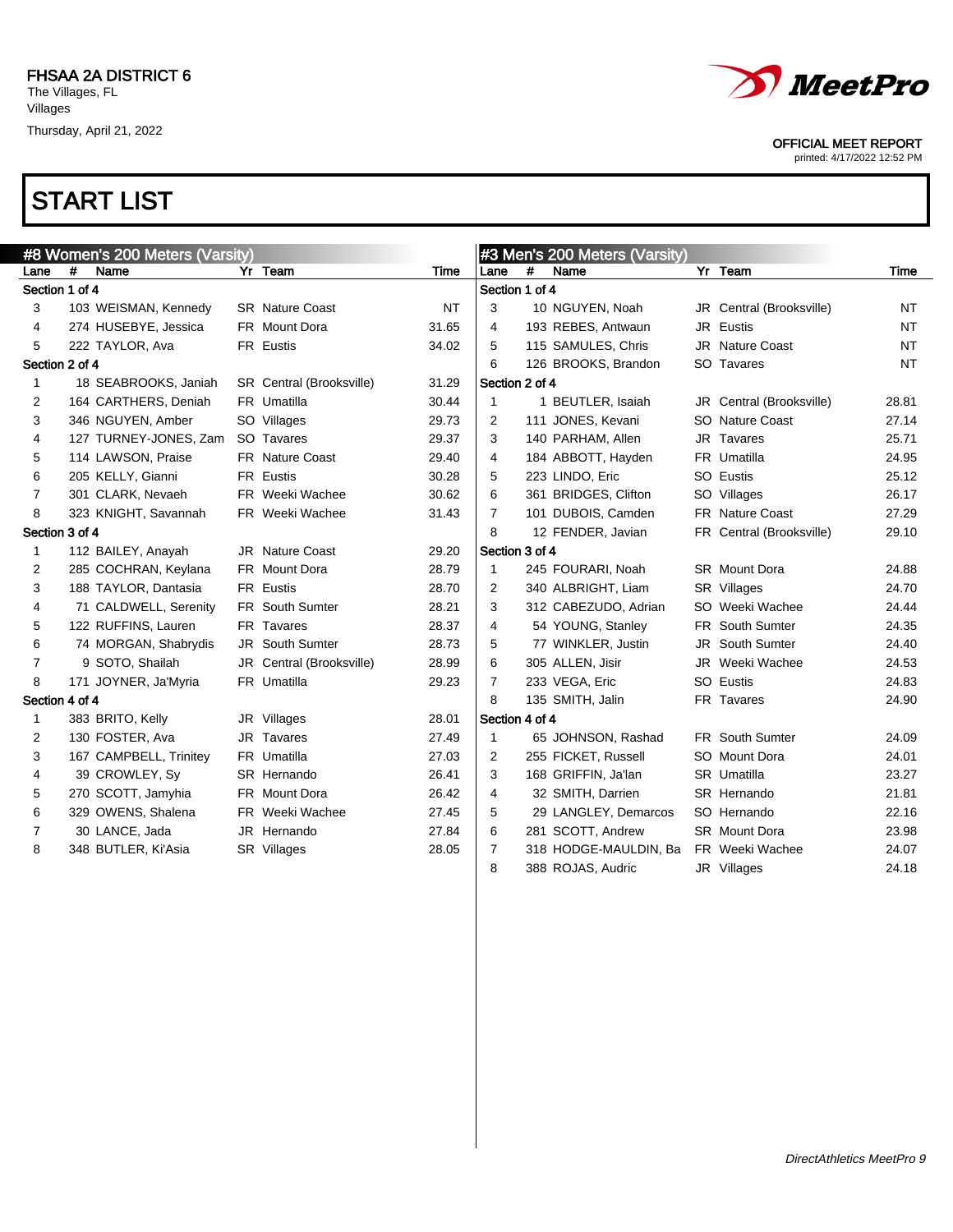



 43 GARCIA, Isaiah JR Hernando NT 16 35 FOULKS, Jesse SO Hernando NT

#### OFFICIAL MEET REPORT

printed: 4/17/2022 12:52 PM

|                   |   | #20 Women's 3200 Meters (Varsity) |                        |          |                 |   | #19 Men's 3200 Meters (Varsity) |                          |          |
|-------------------|---|-----------------------------------|------------------------|----------|-----------------|---|---------------------------------|--------------------------|----------|
| Lane              | # | Name                              | Yr Team                | Time     | Lane            | # | Name                            | Yr Team                  | Time     |
| Section 1 of 1    |   |                                   |                        |          | Section 1 of 1  |   |                                 |                          |          |
|                   |   | 260 VU, Noelle                    | SO Mount Dora          | 11:39.00 |                 |   | 13 CARBONE, John                | SR Central (Brooksville) | 10:33.70 |
| $\overline{2}$    |   | 263 HUBLER, Taralynn              | JR Mount Dora          | 11:43.23 | $\overline{2}$  |   | 341 BRAUN, Dain                 | SR Villages              | 10:48.76 |
| 3                 |   | 238 DOUGLAS, Hannah               | FR Mount Dora          | 11:49.97 | 3               |   | 347 COOK, Tristan               | SR Villages              | 11:09.20 |
| 4                 |   | 258 FOLEY, Caitlin                | <b>SR</b> Mount Dora   | 11:57.46 | $\overline{4}$  |   | 338 SPRATT, Aaron               | FR Villages              | 11:11.78 |
| 5                 |   | 23 LAY, Remi                      | SO Hernando            | 13:12.28 | 5               |   | 279 HASSAN, Kahther             | JR Mount Dora            | 11:29.64 |
| 6                 |   | 350 BACA AGUILAR, Jessic          | SO Villages            | 13:39.88 | 6               |   | 108 SENZIG, Bryce               | SO Nature Coast          | 11:51.65 |
| 7                 |   | 375 HUME, Madison                 | FR Villages            | 13:51.58 | $\overline{7}$  |   | 321 SZEWZEK, Zackery            | <b>SR</b> Weeki Wachee   | 12:00.86 |
| 8                 |   | 344 WITHERS, Madison              | JR Villages            | 15:00.51 | 8               |   | 141 HARTLEY, Miles              | SO Tavares               | 12:01.75 |
| 9                 |   | 296 LEDBETTER, Alexis             | <b>SR</b> Weeki Wachee | 15:03.49 | 9               |   | 199 DEL MUNDO, Jared            | <b>SR</b> Eustis         | 12:03.65 |
| 10                |   | 187 HAUKOOS, Anna Grac            | <b>SR Eustis</b>       | 15:19.58 | 10 <sup>°</sup> |   | 248 SIEBER, Kaiba               | FR Mount Dora            | 12:03.81 |
| 11                |   | 96 SCIORTINO, Hannah              | SO Nature Coast        | 16:59.13 | 11              |   | 275 MYERS, Nile                 | <b>SR</b> Mount Dora     | 12:10.07 |
| $12 \overline{ }$ |   | 203 STEVENS, Alyssa               | SO Eustis              | 17:57.11 | 12              |   | 98 BARRETT, Brayden             | SO Nature Coast          | 12:18.81 |
|                   |   |                                   |                        |          | 13              |   | 291 SIENI, Connor               | JR Weeki Wachee          | 13:03.82 |
|                   |   |                                   |                        |          | 14              |   | 28 KRIENES, Cannon              | SO Hernando              | 13:57.38 |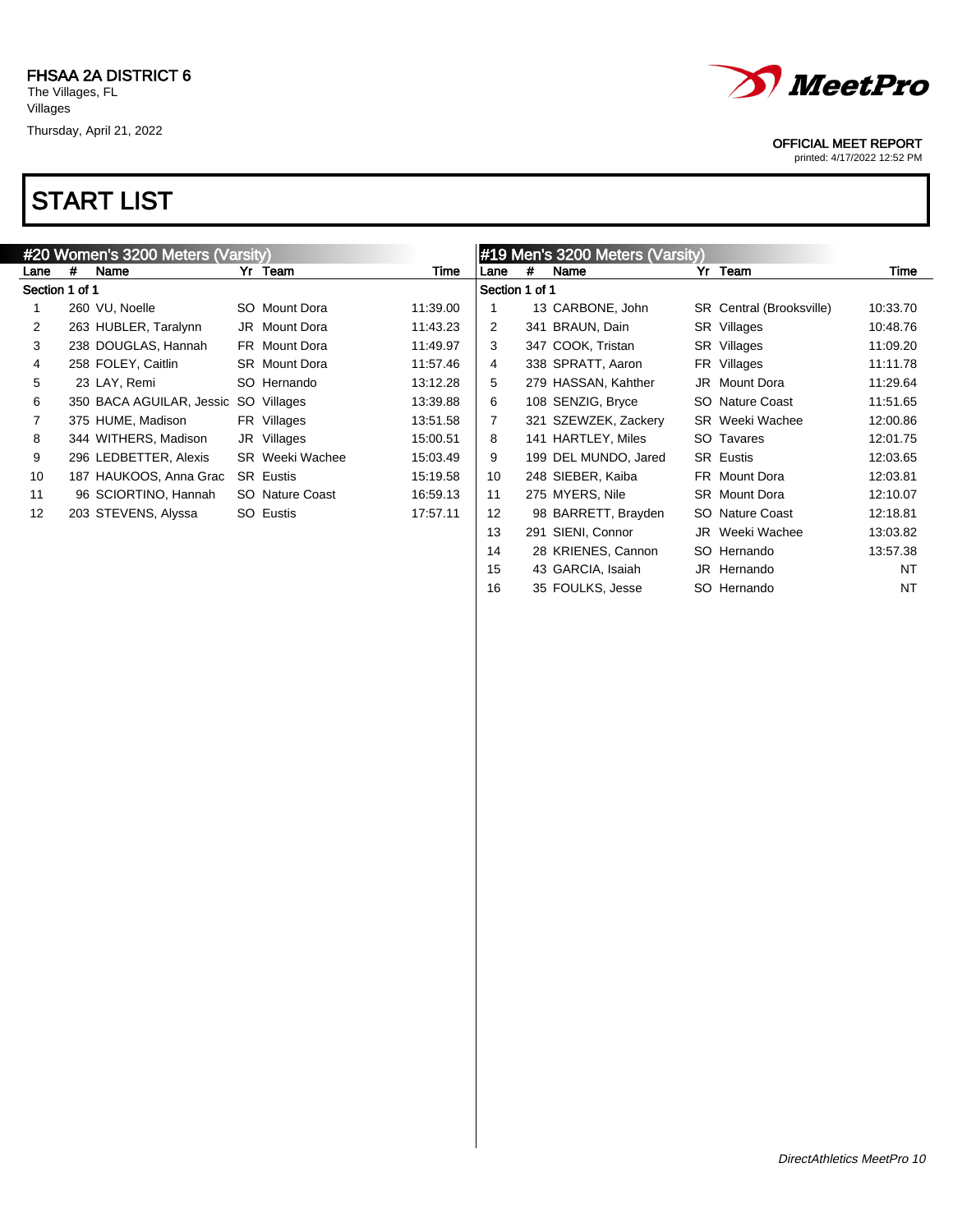# START LIST

#### OFFICIAL MEET REPORT

printed: 4/17/2022 12:52 PM

|              | #28 Women's 4 x 400m Relay (Varsity) |                                |                | #27 Men's 4 x 400m Relay (Varsity) |                            |      |
|--------------|--------------------------------------|--------------------------------|----------------|------------------------------------|----------------------------|------|
|              | Lane Team                            | <b>Time</b>                    |                | Lane Team                          |                            | Time |
|              | Section 1 of 1                       |                                |                | Section 1 of 2                     |                            |      |
| $\mathbf{1}$ | Central (Brooksville) (A)            | A 5:06.71                      | 3              | Weeki Wachee (A)                   | A 4:03.12                  |      |
|              | 1) DAVIS, Miericle FR                | 2) SEABROOKS, Janiah SR        |                | 1) LAWSON, Jacob SO                | 2) MARCUCCIO, Eryk FR      |      |
|              | 3) MCLEOD, Elise FR                  | 4) BURTON, Tanekkia FR         |                | 3) MARTINEZ, Giovaniel FR          | 4) MCGEEHAN, Jacob FR      |      |
|              | 5) FARRELL, Alexis FR                | 6)                             |                | 5) SHEFFIELD, Matthew FR           | 6)                         |      |
| 2            | Nature Coast (A)                     | A 4:50.29                      | 4              | Nature Coast (A)                   | A 3:47.28                  |      |
|              | 1) CARPENTER, Addison FR             | 2) MULAC, Brooklyn SO          |                | 1) FALKINGHAM, Evan JR             | 2) RODRIGUEZ, Carlos SO    |      |
|              | 3) CRANDALL, Baileigh SO             | 4) CUNANE, Addison FR          |                | 3) RAHMAN, Kadin SR                | 4) RAHMAN, Adam SR         |      |
|              | 5) SEAMAN, Briana JR                 | 6) WEISMAN, Kennedy SR         | 5              | Umatilla (A)                       | A 3:50.07                  |      |
| 3            | Tavares (A)                          | A 4:30.23                      |                | 1) DIGGS, Kobe SR                  | 2) GRIFFIN, Ja'lan SR      |      |
|              | 1) WHITE, Karah JR                   | 2) MULLIGAN, Mackenzie SR      |                | 3) O'BRIEN, Eli JR                 | 4) PANDO, Tucker SO        |      |
|              | 3) GIFFING, Olivia SR                | 4) LEWIS, Lily FR              |                | 5) ABBOTT, Hayden FR               | 6) BENN, Mekhi JR          |      |
|              | 5) LASHINSKE, Rylei FR               | 6) KEMP, Corinne SO            |                | Section 2 of 2                     |                            |      |
| 4            | Villages (A)                         | A 4:10.21                      | $\mathbf{1}$   | Hernando (A)                       | A 3:46.57                  |      |
|              | 1) PROBOLA, Katherine SO             | 2) BYRON, Llia JR              |                | 1) ACKER, Emanuel JR               | 2) FOULKS, Jesse SO        |      |
|              | 3) HERNANDEZ, Claribel SR            | 4) THOMAS, Ella JR             |                | 3) SMITH, Darrien SR               | 4) WATSON, Vernon JR       |      |
|              | 5) ELSTAD, Natalee FR                | 6) GOEPFERT, Gracie FR         | $\mathbf{2}$   | Villages (A)                       | A 3:38.70                  |      |
|              | 7) CLARKE, Whittney SR               | 8) BACA AGUILAR, Jessica SO    |                | 1) FLORIAN, Michael SO             | 2) SARAKINIS, Kristian SO  |      |
| 5            | Mount Dora (A)                       | A 4:25.05                      |                | 3) CLARKE, Thatcher SO             | 4) ISAAC, Alvon SO         |      |
|              | 1) UFER, Megan SR                    | 2) KOESTER, Mariah JR          |                | 5) ASCENCIO-ROJO, Jose JR          | 6) HERNANDEZ, Joel FR      |      |
|              | 3) DAVIS, Sadie JR                   | 4) OTTUM, Roxxi JR             |                | 7) ALBRIGHT, Liam SR               | 8) GLOBIG, Jaceson FR      |      |
|              | 5) FOLEY, Caitlin SR                 | 6) ROMAN, Bailey FR            | 3              | Tavares (A)                        | A 3:35.50                  |      |
|              | 7) COCHRAN, Keylana FR               | 8) O'NEIL, Cadence FR          |                | 1) DRENNAN, Miles SR               | 2) HINCKLEY, Brady JR      |      |
| 6            | Eustis (A)                           | A 4:38.25                      |                | 3) WICKSON, Connor SR              | 4) RAUCCI, Matthew JR      |      |
|              | 1) GILBERT, Ava JR                   | 2) REED MCKILLOP, Neviah FR    |                | 5) HARTLEY, Cohen JR               | 6) MEWBORNE, Justin FR     |      |
|              | 3) DOUGLAS, Khaleah SR               | 4) CARTER, Skyler FR           | $\overline{4}$ | Eustis (A)                         | A 3:31.01                  |      |
|              | 5) HYLAND, Peyton JR                 | 6) SOOKDEO, Makayla JR         |                | 1) REYONCE, Queny SR               | 2) SAINTIL, Caden FR       |      |
|              | 7) TOMLINSON, Serena JR              | 8)                             |                | 3) ANDERSON, Jaden SR              | 4) MCMILLIAN, Christian SR |      |
| $7^{\circ}$  | Weeki Wachee (A)                     | A 4:53.16                      |                | 5) REED- MCKILLOP, Jay JR          | 6) ENGEL, Bryce JR         |      |
|              | 1) ARZA, Laine JR                    | 2) GUILFUCHI, Kaily FR         | 5              | Mount Dora (A)                     | A 3:31.69                  |      |
|              | 3) PEREZ, Ivyannca FR                | 4) WILLIAMS, Kaliyah FR        |                | 1) SCOTT, Andrew SR                | 2) ZWART, Bowen SR         |      |
|              | 5) OWENS, Ja'Sheena JR               | 6) LEDBETTER, Alexis SR        |                | 3) SENNER, Riley SR                | 4) CHO-SAM, Zackary SO     |      |
|              | 7) CLARK, Nevaeh FR                  | 8) LUKE, Kendall (Caroline) FR |                | 5) FOURARI, Noah SR                | 6) FICKET, Russell SO      |      |
|              |                                      |                                |                | 7) FLOREXIL, Marc SO               | 8) BERNARD, Taevion JR     |      |
|              |                                      |                                | 6              | South Sumter (A)                   | A 3:37.34                  |      |
|              |                                      |                                |                | 1) WILLIAMS, Dantavious FR         | 2) EVERETT, Jordan JR      |      |
|              |                                      |                                |                | 3) MCDONALD, Denzel SO             | 4) ADAMS, Elijah JR        |      |
|              |                                      |                                |                | 5) MULLINS, George FR              | 6) JOHNSON, Rashad FR      |      |
|              |                                      |                                |                | 7) WINKLER, Justin JR              | 8) TRINIDAD, Javion SO     |      |
|              |                                      |                                | 7              | Central (Brooksville) (A)          | A 3:45.83                  |      |
|              |                                      |                                |                | 1) BELL, Jaron SR                  | 2) CARBONE, John SR        |      |

3) JABLONSKI, Evan SO 4) ROSADO, Sebastian SO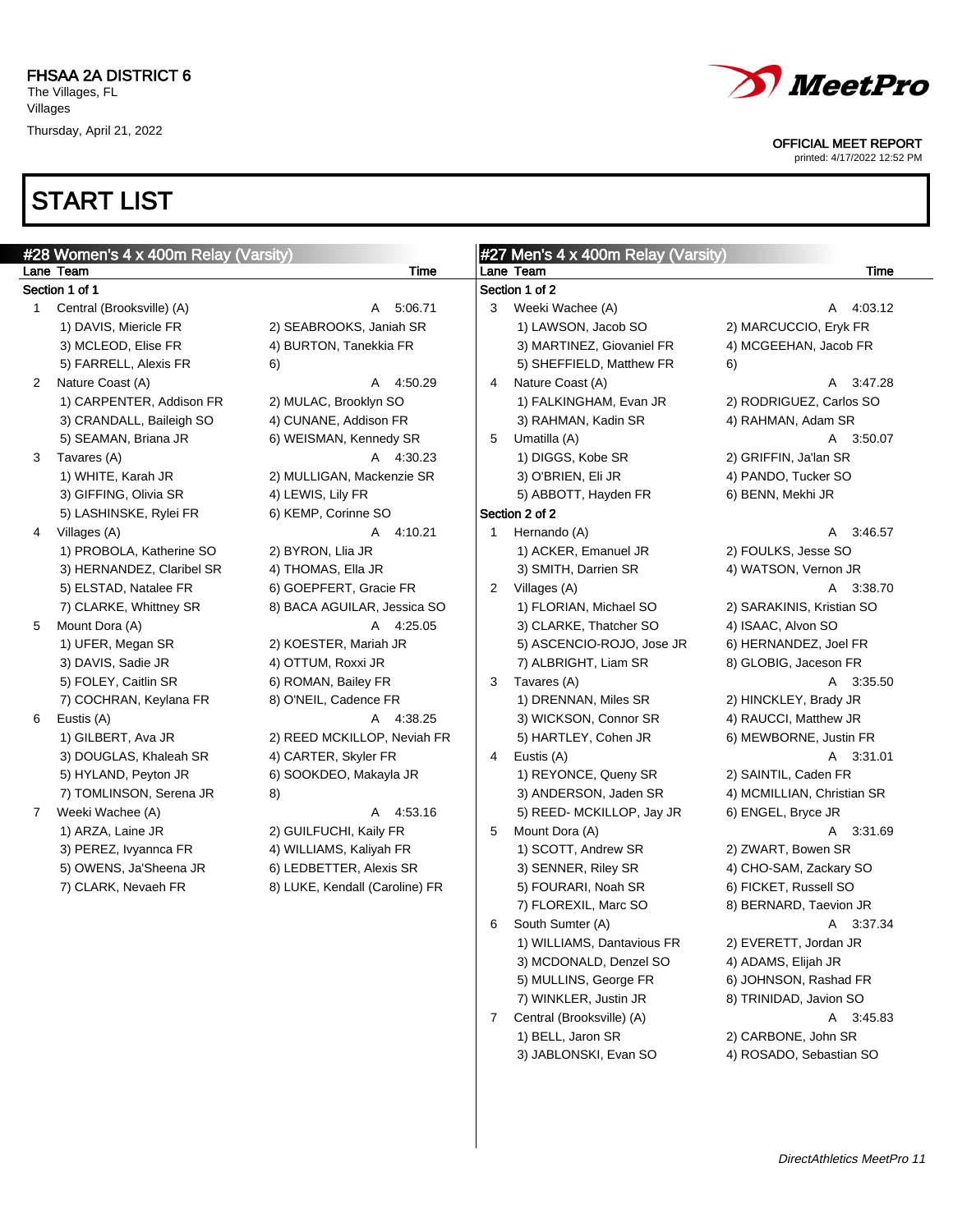

#### OFFICIAL MEET REPORT

printed: 4/17/2022 12:52 PM

|               | #31 Men's High Jump (Varsity) |                        |  |                          |                   |               | #33 Men's Pole Vault (Varsity) |                                    |  |                      |                   |
|---------------|-------------------------------|------------------------|--|--------------------------|-------------------|---------------|--------------------------------|------------------------------------|--|----------------------|-------------------|
| Lane          | #                             | Name                   |  | Yr Team                  | Mark              | l Lane        | #                              | Name                               |  | Yr Team              | Mark              |
| Flight 1 of 1 |                               |                        |  |                          |                   | Flight 1 of 1 |                                |                                    |  |                      |                   |
|               |                               | 26 WRIGHT, Malachi     |  | SR Hernando              | <b>NM</b>         |               |                                | 245 FOURARI, Noah                  |  | <b>SR</b> Mount Dora | NM                |
| 2             |                               | 357 SAUCIER, Ja'Darian |  | SO Villages              | <b>NM</b>         | 2             |                                | 314 CASANOVA, Isaiah               |  | FR Weeki Wachee      | 2.15m             |
| 3             |                               | 342 NELSON, Kelly      |  | JR Villages              | <b>NM</b>         | 3             |                                | 338 SPRATT, Aaron                  |  | FR Villages          | 2.41 <sub>m</sub> |
| 4             |                               | 352 NEWMAN, Keegan     |  | SO Villages              | 1.50 <sub>m</sub> | 4             |                                | 342 NELSON, Kelly                  |  | JR Villages          | 2.58m             |
| 5             |                               | 284 STONEBREAKER, Blak |  | <b>SR</b> Mount Dora     | 1.57m             | 5             |                                | 252 STONEBRAKER, Dono              |  | SO Mount Dora        | 2.61 <sub>m</sub> |
| 6             |                               | 14 PORTE, Jeff         |  | JR Central (Brooksville) | 1.60m             | 6             |                                | 147 VON MAXEY, Alexande FR Tavares |  |                      | 2.80m             |
|               |                               | 11 BLACKMAN, Jahlon    |  | FR Central (Brooksville) | 1.64m             |               |                                | 133 HARRIS, Jonathan               |  | JR Tavares           | 2.80m             |
| 8             |                               | 335 ORLANDO, Rocco     |  | JR Weeki Wachee          | 1.65m             | 8             |                                | 128 SEMONASKY, Dawson              |  | JR Tavares           | 2.80m             |
| 9             |                               | 55 EVERETT, Jordan     |  | JR South Sumter          | 1.67m             | 9             |                                | 267 KLINE, Harrison                |  | <b>SR</b> Mount Dora | 2.89m             |
| 10            |                               | 58 MULLINS, George     |  | FR South Sumter          | 1.67m             |               |                                |                                    |  |                      |                   |
| 11            |                               | 119 HO, Allen          |  | <b>JR</b> Nature Coast   | 1.67m             |               |                                |                                    |  |                      |                   |
| 12            |                               | 241 DURANT, Ronnie     |  | <b>SR</b> Mount Dora     | 1.67m             |               |                                |                                    |  |                      |                   |
| 13            |                               | 2 ROSADO, Sebastian    |  | SO Central (Brooksville) | 1.70m             |               |                                |                                    |  |                      |                   |
| 14            |                               | 182 BENN, Mekhi        |  | JR Umatilla              | 1.72m             |               |                                |                                    |  |                      |                   |
| 15            |                               | 137 BENOIT, Adrian     |  | <b>SR</b> Tavares        | 1.77m             |               |                                |                                    |  |                      |                   |
| 16            |                               | 282 SENNER, Riley      |  | <b>SR</b> Mount Dora     | 1.77m             |               |                                |                                    |  |                      |                   |
| 17            |                               | 331 WILSON, Anthony    |  | JR Weeki Wachee          | 1.85m             |               |                                |                                    |  |                      |                   |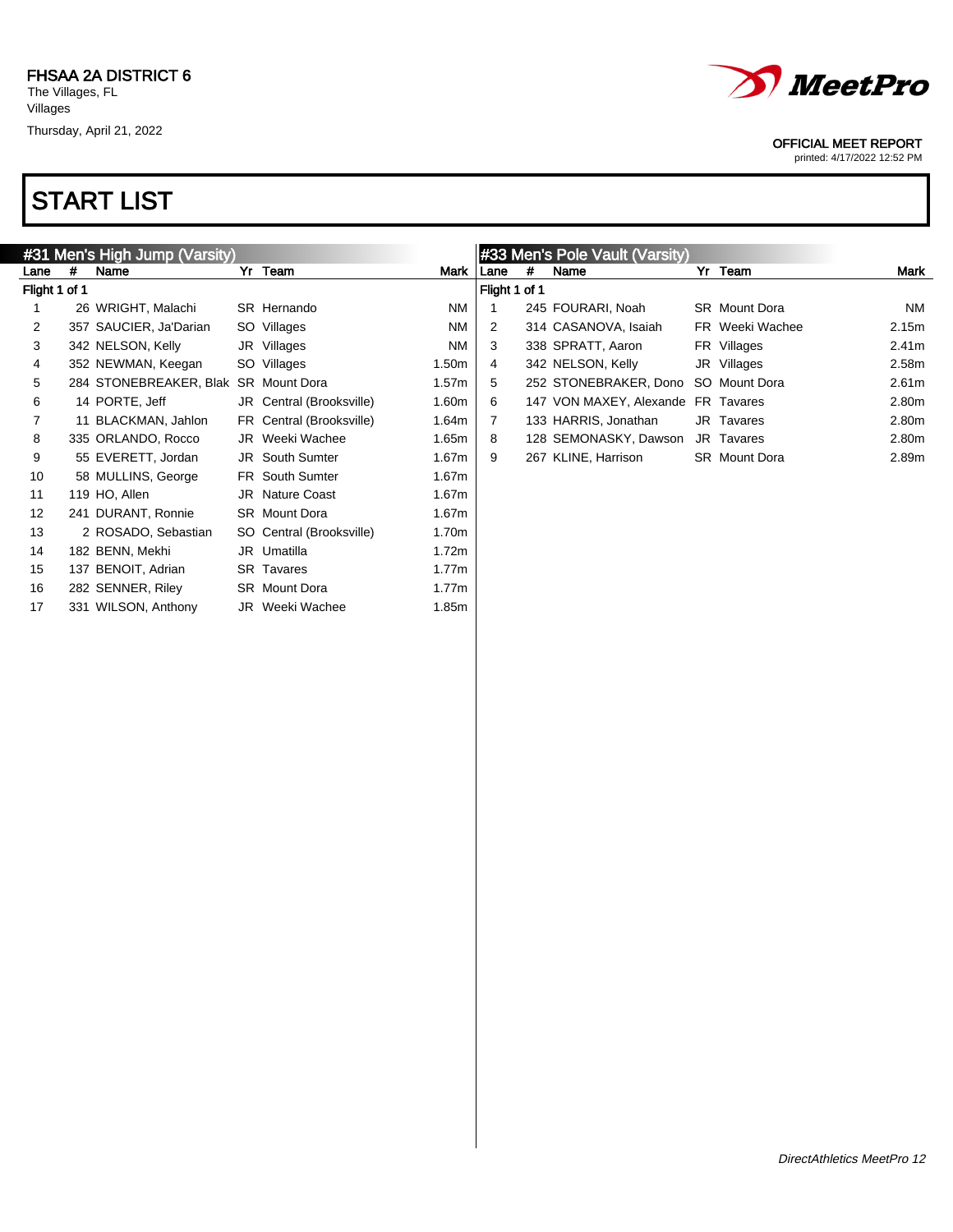

#### OFFICIAL MEET REPORT

printed: 4/17/2022 12:52 PM

| #35 Men's Long Jump (Varsity) |   |                         |  |                          |           | #37 Men's Triple Jump (Varsity) |   |                                       |  |                          |           |
|-------------------------------|---|-------------------------|--|--------------------------|-----------|---------------------------------|---|---------------------------------------|--|--------------------------|-----------|
| Lane                          | # | Name                    |  | Yr Team                  | Mark      | Lane                            | # | Name                                  |  | Yr Team                  | Mark      |
| Flight 1 of 2                 |   |                         |  |                          |           | Flight 1 of 1                   |   |                                       |  |                          |           |
| 1                             |   | 134 DOSTER, Micah       |  | SO Tavares               | <b>NM</b> | 1                               |   | 137 BENOIT, Adrian                    |  | <b>SR</b> Tavares        | NM        |
| 2                             |   | 32 SMITH, Darrien       |  | SR Hernando              | <b>NM</b> | 2                               |   | 255 FICKET, Russell                   |  | SO Mount Dora            | <b>NM</b> |
| 3                             |   | 349 ISAAC, Alvon        |  | SO Villages              | <b>NM</b> | 3                               |   | 304 WILSON, Alex                      |  | FR Weeki Wachee          | 10.09m    |
| 4                             |   | 295 LAWSON, Jacob       |  | SO Weeki Wachee          | 4.69m     | 4                               |   | 49 KADUR, Ty                          |  | SO South Sumter          | 10.38m    |
| 5                             |   | 300 D'ANGELO, Anthony   |  | SR Weeki Wachee          | 4.93m     | 5                               |   | 11 BLACKMAN, Jahlon                   |  | FR Central (Brooksville) | 10.39m    |
| 6                             |   | 189 DAWES, Jeremiah     |  | <b>SR Eustis</b>         | 4.97m     | 6                               |   | 14 PORTE, Jeff                        |  | JR Central (Brooksville) | 10.48m    |
| 7                             |   | 302 SMITH, Elijah       |  | SO Weeki Wachee          | 5.13m     | 7                               |   | 153 BARDELL, Jacob                    |  | FR Tavares               | 10.64m    |
| 8                             |   | 361 BRIDGES, Clifton    |  | SO Villages              | 5.30m     | 8                               |   | 84 HORAN, CHRIS                       |  | SO Nature Coast          | 10.78m    |
| 9                             |   | 14 PORTE, Jeff          |  | JR Central (Brooksville) | 5.36m     | 9                               |   | 80 CESPEDES, Aydan                    |  | SO Nature Coast          | 10.90m    |
| 10                            |   | 150 DAWKINS, Haiden     |  | SO Tavares               | 5.49m     | 10                              |   | 133 HARRIS, Jonathan                  |  | JR Tavares               | 11.46m    |
| 11                            |   | 11 BLACKMAN, Jahlon     |  | FR Central (Brooksville) | 5.50m     | 11                              |   | 60 TRINIDAD, Javion                   |  | SO South Sumter          | 11.50m    |
| 12                            |   | 84 HORAN, CHRIS         |  | SO Nature Coast          | 5.53m     | 12                              |   | 119 HO. Allen                         |  | JR Nature Coast          | 11.50m    |
| 13                            |   | 77 WINKLER, Justin      |  | JR South Sumter          | 5.53m     | 13                              |   | 45 MCDONALD, Denzel                   |  | SO South Sumter          | 11.99m    |
| Flight 2 of 2                 |   |                         |  |                          |           | 14                              |   | 22 WILLIAMS, Dauntevian               |  | SR Hernando              | 12.13m    |
| 1                             |   | 137 BENOIT, Adrian      |  | <b>SR Tavares</b>        | 5.55m     | 15                              |   | 289 AMOAH-MENSAH, Afrif SO Mount Dora |  |                          | 12.48m    |
| 2                             |   | 178 O'BRIEN, Eli        |  | JR Umatilla              | 5.59m     | 16                              |   | 331 WILSON, Anthony                   |  | JR Weeki Wachee          | 12.52m    |
| 3                             |   | 289 AMOAH-MENSAH, Afrif |  | SO Mount Dora            | 5.74m     | 17                              |   | 172 DIGGS, Kobe                       |  | SR Umatilla              | 13.71m    |
| 4                             |   | 363 FLORIAN, Michael    |  | SO Villages              | 5.79m     |                                 |   |                                       |  |                          |           |
| 5                             |   | 65 JOHNSON, Rashad      |  | <b>FR</b> South Sumter   | 5.81m     |                                 |   |                                       |  |                          |           |
| 6                             |   | 80 CESPEDES, Aydan      |  | SO Nature Coast          | 5.82m     |                                 |   |                                       |  |                          |           |
| 7                             |   | 111 JONES, Kevani       |  | SO Nature Coast          | 5.83m     |                                 |   |                                       |  |                          |           |
| 8                             |   | 29 LANGLEY, Demarcos    |  | SO Hernando              | 5.90m     |                                 |   |                                       |  |                          |           |
| 9                             |   | 168 GRIFFIN, Ja'lan     |  | SR Umatilla              | 5.94m     |                                 |   |                                       |  |                          |           |
| 10                            |   | 22 WILLIAMS, Dauntevian |  | SR Hernando              | 6.41m     |                                 |   |                                       |  |                          |           |
| 11                            |   | 55 EVERETT, Jordan      |  | JR South Sumter          | 6.44m     |                                 |   |                                       |  |                          |           |
| 12                            |   | 172 DIGGS, Kobe         |  | SR Umatilla              | 6.49m     |                                 |   |                                       |  |                          |           |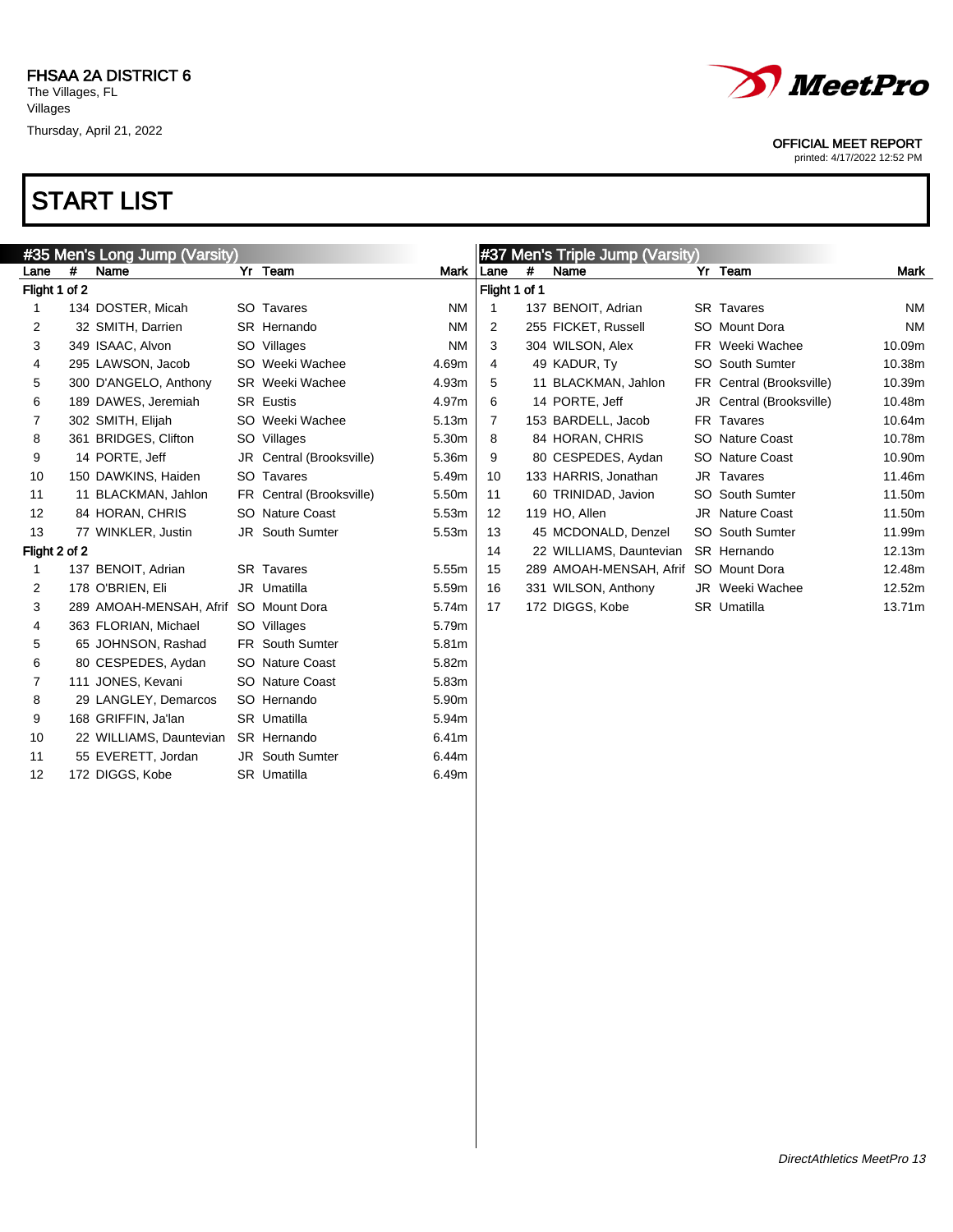



printed: 4/17/2022 12:52 PM

|                |   | #39 Men's Shot Put (Varsity) |                          |        |                |               | #45 Men's Discus (Varsity) |    |                          |           |  |
|----------------|---|------------------------------|--------------------------|--------|----------------|---------------|----------------------------|----|--------------------------|-----------|--|
| Lane           | # | Name                         | Yr Team                  | Mark   | Lane           | #             | Name                       |    | Yr Team                  | Mark      |  |
| Flight 1 of 2  |   |                              |                          |        | Flight 1 of 2  |               |                            |    |                          |           |  |
| 1              |   | 236 WASHINGTON, Camro        | <b>SR</b> Eustis         | 7.19m  | 1              |               | 80 CESPEDES, Aydan         |    | SO Nature Coast          | NM        |  |
| 2              |   | 93 HILL WILLIAMS, Micha      | SO Nature Coast          | 8.65m  | 2              |               | 31 MITCHELL, Brenden       |    | SR Hernando              | <b>NM</b> |  |
| 3              |   | 194 FLOWER, Nathan           | JR Eustis                | 9.12m  | 3              |               | 226 MALDONADO, Lijer       |    | FR Eustis                | 18.90m    |  |
| 4              |   | 179 SALADIN, Jaboris         | JR Umatilla              | 9.22m  | 4              |               | 1 BEUTLER, Isaiah          |    | JR Central (Brooksville) | 22.89m    |  |
| 5              |   | 1 BEUTLER, Isaiah            | JR Central (Brooksville) | 9.30m  | 5              |               | 251 VAUGHN, Elijah         | JR | <b>Mount Dora</b>        | 23.16m    |  |
| 6              |   | 183 CAUSEY, Colby            | <b>SR</b> Umatilla       | 9.50m  | 6              |               | 176 MIRANDA, Abraham       |    | FR Umatilla              | 24.25m    |  |
| 7              |   | 176 MIRANDA, Abraham         | FR Umatilla              | 9.52m  | $\overline{7}$ |               | 8 GREEN, Anthony           |    | JR Central (Brooksville) | 24.76m    |  |
| 8              |   | 8 GREEN, Anthony             | JR Central (Brooksville) | 9.78m  | 8              |               | 174 AVRAMIDIS, Gabriel     |    | JR Umatilla              | 25.98m    |  |
| 9              |   | 330 THERIAULT, Mikel         | FR Weeki Wachee          | 9.97m  | 9              |               | 230 REED- MCKILLOP, Jay    |    | JR Eustis                | 26.80m    |  |
| 10             |   | 31 MITCHELL, Brenden         | SR Hernando              | 10.32m | 10             |               | 158 SLOAN, Steven          |    | <b>SR</b> Tavares        | 26.86m    |  |
| 11             |   | 286 EUBANKS, Ethan           | JR Mount Dora            | 10.38m | 11             |               | 241 DURANT, Ronnie         |    | <b>SR</b> Mount Dora     | 27.10m    |  |
| 12             |   | 380 WENDRICKX, Jack          | SR Villages              | 10.42m | 12             |               | 59 FARR. Garrett           |    | <b>JR</b> South Sumter   | 28.87m    |  |
| 13             |   | 332 ORLANDO, Nico            | FR Weeki Wachee          | 10.42m | 13             |               | 36 NANCE, Jayshawn         |    | JR Hernando              | 30.26m    |  |
| 14             |   | 336 HILL, Keynan             | <b>SR</b> Weeki Wachee   | 10.45m | 14             |               | 144 DUVALL, Austin         |    | SO Tavares               | 30.27m    |  |
| Flight 2 of 2  |   |                              |                          |        |                | Flight 2 of 2 |                            |    |                          |           |  |
| 1              |   | 51 ALLEN, Isaiah             | <b>SR</b> South Sumter   | 10.60m | 1              |               | 51 ALLEN, Isaiah           |    | <b>SR</b> South Sumter   | 30.75m    |  |
| 2              |   | 59 FARR, Garrett             | <b>JR</b> South Sumter   | 10.84m | 2              |               | 353 CORTES, Eduardo        |    | JR Villages              | 31.35m    |  |
| 3              |   | 376 CARR, Shawn              | JR Villages              | 11.17m | 3              |               | 102 FLORES, Jose           |    | <b>SR</b> Nature Coast   | 31.68m    |  |
| 4              |   | 36 NANCE, Jayshawn           | JR Hernando              | 11.21m | 4              |               | 46 GILBERT, Waylyn         |    | <b>JR</b> South Sumter   | 32.63m    |  |
| 5              |   | 353 CORTES, Eduardo          | JR Villages              | 11.60m | 5              |               | 380 WENDRICKX, Jack        |    | SR Villages              | 32.70m    |  |
| 6              |   | 155 DIXON, Seth              | JR Tavares               | 11.96m | 6              |               | 336 HILL, Keynan           |    | SR Weeki Wachee          | 33.23m    |  |
| $\overline{7}$ |   | 259 LONG, Zayn               | <b>SR</b> Mount Dora     | 12.08m | $\overline{7}$ |               | 155 DIXON, Seth            |    | JR Tavares               | 33.45m    |  |
| 8              |   | 272 MORGAN, Jack             | <b>SR</b> Mount Dora     | 12.12m | 8              |               | 180 SINGER, Aiden          |    | SO Umatilla              | 35.77m    |  |
| 9              |   | 46 GILBERT, Waylyn           | JR South Sumter          | 12.64m | 9              |               | 259 LONG, Zayn             |    | <b>SR</b> Mount Dora     | 36.11m    |  |
| 10             |   | 158 SLOAN, Steven            | <b>SR</b> Tavares        | 12.65m | 10             |               | 376 CARR, Shawn            |    | JR Villages              | 37.41m    |  |
| 11             |   | 82 CROMER, CHRISTIAN         | SO Nature Coast          | 12.72m | 11             |               | 332 ORLANDO, Nico          |    | FR Weeki Wachee          | 39.39m    |  |
| 12             |   | 27 WILLIAMS, Devin           | JR Hernando              | 13.03m | 12             |               | 27 WILLIAMS, Devin         | JR | Hernando                 | 40.04m    |  |
| 13             |   | 148 GRADY, Thomas            | SR Tavares               | 13.71m | 13             |               | 335 ORLANDO, Rocco         |    | JR Weeki Wachee          | 40.29m    |  |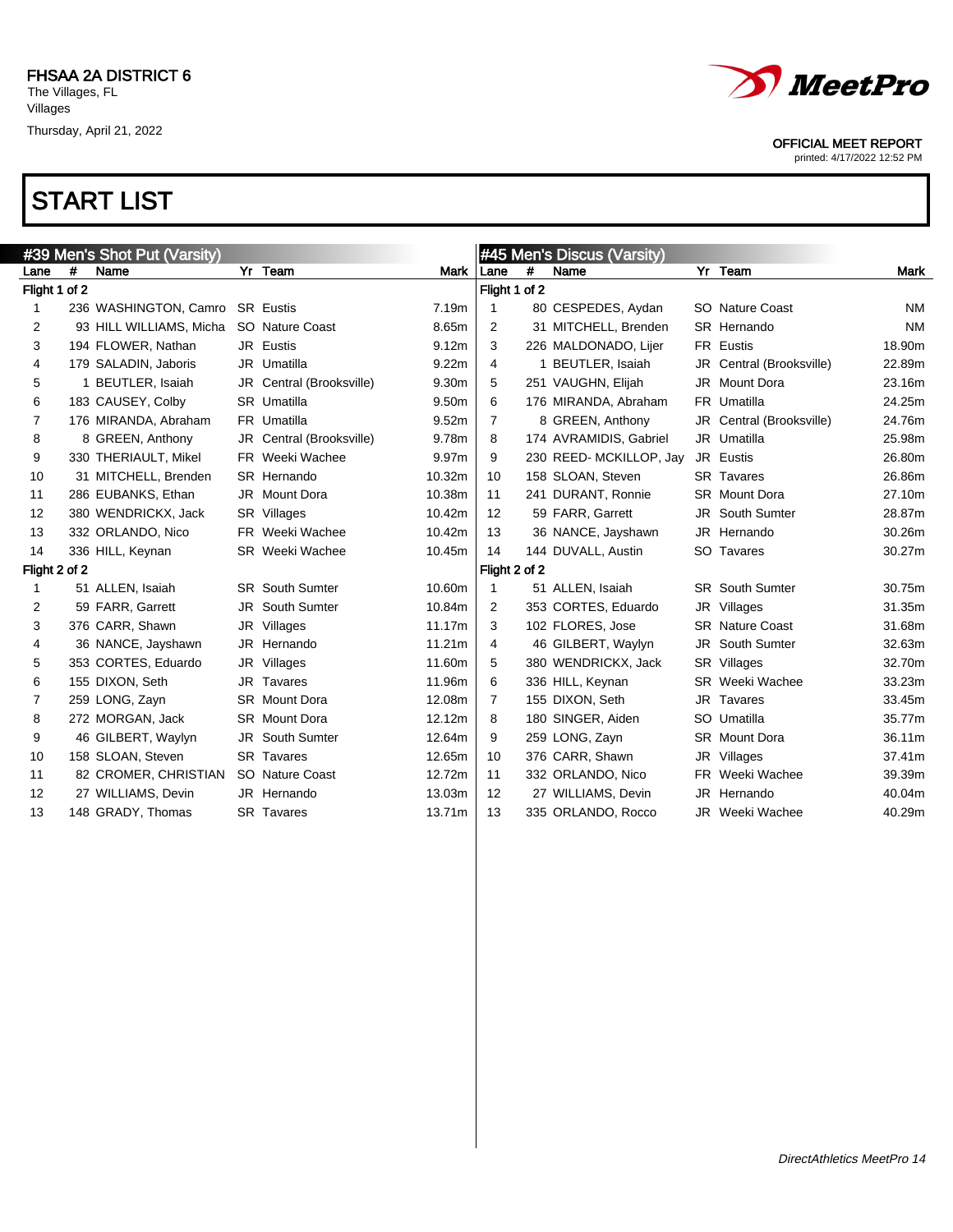

#### OFFICIAL MEET REPORT

printed: 4/17/2022 12:52 PM

|               |   |                                      |   |                        | #32 Women's High Jump (Varsity) |                   |               |                         |  |                        |           |  |
|---------------|---|--------------------------------------|---|------------------------|---------------------------------|-------------------|---------------|-------------------------|--|------------------------|-----------|--|
|               |   | #49 Men's Javelin (Varsity)          |   |                        |                                 |                   |               |                         |  |                        |           |  |
| Lane          | # | Name                                 |   | Yr Team                | Mark                            | Lane              | #             | Name                    |  | Yr Team                | Mark      |  |
| Flight 1 of 2 |   |                                      |   |                        |                                 |                   | Flight 1 of 1 |                         |  |                        |           |  |
|               |   | 27 WILLIAMS, Devin                   |   | JR Hernando            | NM.                             |                   |               | 247 HOMICH, Ainsley     |  | JR Mount Dora          | NM        |  |
| 2             |   | 309 HOLMES, Alfred                   |   | FR Weeki Wachee        | 13.92m                          | 2                 |               | 85 NORWOOD, Quintara    |  | SO Nature Coast        | <b>NM</b> |  |
| 3             |   | 335 ORLANDO, Rocco                   |   | JR Weeki Wachee        | 24.07m                          | 3                 |               | 79 OZYJOWSKI, Makayla   |  | SO Nature Coast        | 1.22m     |  |
| 4             |   | 367 LAPE, Dalton                     | 8 | Villages               | 28.05m                          | 4                 |               | 71 CALDWELL, Serenity   |  | <b>FR</b> South Sumter | 1.32m     |  |
| 5             |   | 156 GIFFING, Carter                  |   | FR Tavares             | 28.10m                          | 5                 |               | 373 SULLIVAN, Isabella  |  | SO Villages            | 1.35m     |  |
| 6             |   | 21 WRIGHT, Leandre                   |   | SO Hernando            | 28.95m                          | 6                 |               | 344 WITHERS, Madison    |  | JR Villages            | 1.37m     |  |
| 7             |   | 106 NOWLAN, BRADY                    |   | JR Nature Coast        | 30.01m                          | 7                 |               | 366 STRADINGER, Ashlynn |  | JR Villages            | 1.42m     |  |
| 8             |   | 290 LEFSKY, Austin                   |   | SO Mount Dora          | 30.43m                          | 8                 |               | 30 LANCE, Jada          |  | JR Hernando            | 1.42m     |  |
| Flight 2 of 2 |   |                                      |   |                        |                                 | 9                 |               | 175 ARCHER, Lauren      |  | SO Umatilla            | 1.42m     |  |
|               |   | 42 PEEPLES, Cybryon                  |   | SO Hernando            | 31.20m                          | 10                |               | 91 HAZARD, Ryelynn      |  | JR Nature Coast        | 1.47m     |  |
| 2             |   | 337 JENOURI, Phillip                 |   | SO Villages            | 31.30m                          | 11                |               | 239 DAVIS, Sadie        |  | JR Mount Dora          | 1.57m     |  |
| 3             |   | 57 CORNELL, Tyler                    |   | <b>JR</b> South Sumter | 31.30m                          | $12 \overline{ }$ |               | 39 CROWLEY, Sy          |  | SR Hernando            | 1.67m     |  |
| 4             |   | 257 CHO-SAM, Zackary                 |   | SO Mount Dora          | 32.48m                          |                   |               |                         |  |                        |           |  |
| 5             |   | 82 CROMER, CHRISTIAN                 |   | SO Nature Coast        | 34.95m                          |                   |               |                         |  |                        |           |  |
| 6             |   | 144 DUVALL, Austin                   |   | SO Tavares             | 35.81m                          |                   |               |                         |  |                        |           |  |
| 7             |   | 284 STONEBREAKER, Blak SR Mount Dora |   |                        | 36.79m                          |                   |               |                         |  |                        |           |  |
| 8             |   | 376 CARR, Shawn                      |   | JR Villages            | 42.45m                          |                   |               |                         |  |                        |           |  |
| 9             |   | 142 HINCKLEY, Brady                  |   | JR Tavares             | 43.00m                          |                   |               |                         |  |                        |           |  |
| 10            |   | 102 FLORES, Jose                     |   | <b>SR</b> Nature Coast | 43.14m                          |                   |               |                         |  |                        |           |  |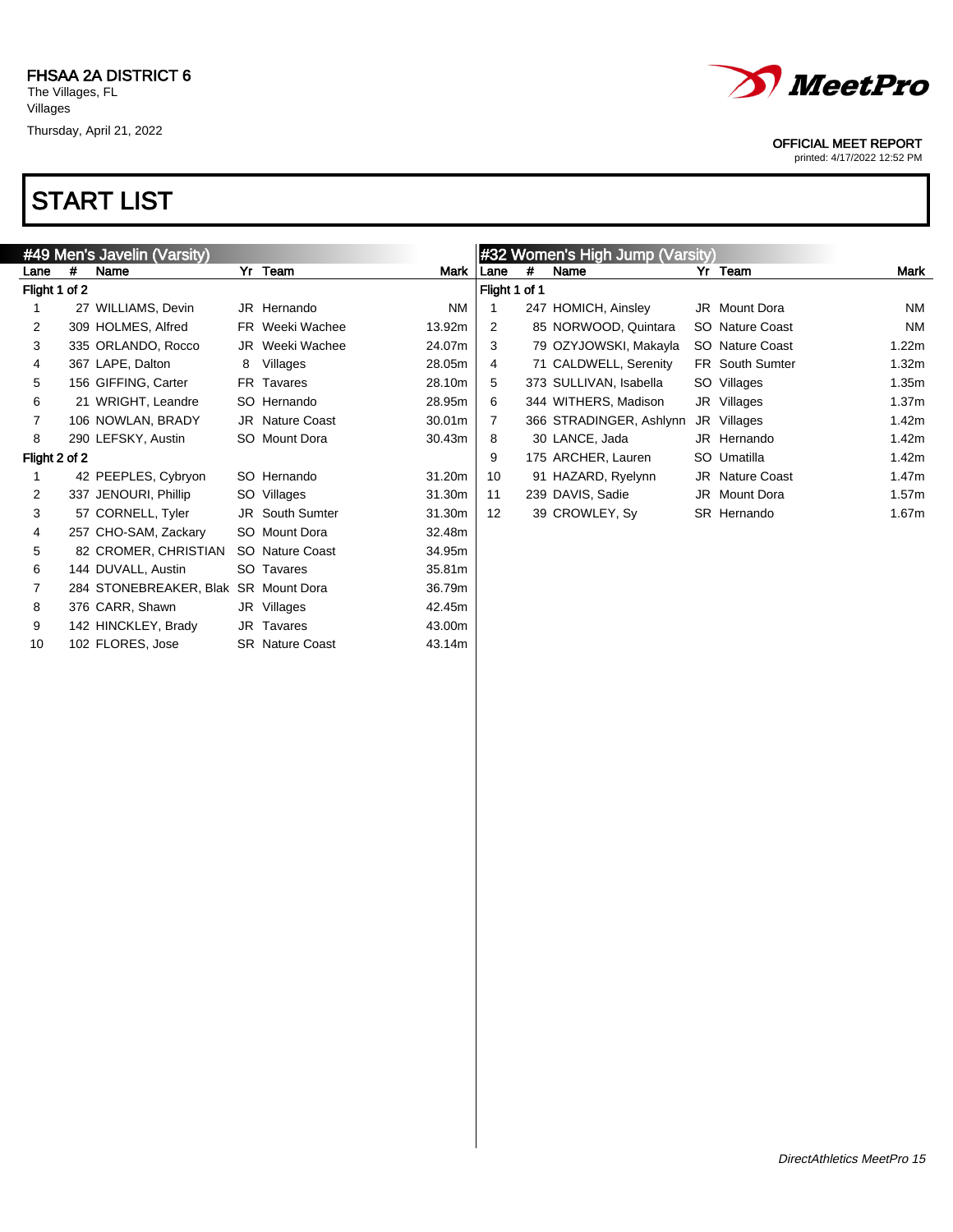

### OFFICIAL MEET REPORT

printed: 4/17/2022 12:52 PM

| #34 Women's Pole Vault (Varsity) |   |                        |  |                        |                   |                |               | #36 Women's Long Jump (Varsity) |  |                          |                   |  |  |
|----------------------------------|---|------------------------|--|------------------------|-------------------|----------------|---------------|---------------------------------|--|--------------------------|-------------------|--|--|
| Lane                             | # | Name                   |  | Yr Team                | <b>Mark</b>       | Lane           | #             | Name                            |  | Yr Team                  | Mark              |  |  |
| Flight 1 of 1                    |   |                        |  |                        |                   |                | Flight 1 of 2 |                                 |  |                          |                   |  |  |
| 1                                |   | 358 MOON, Mylee        |  | FR Villages            | 1.90m             | 1              |               | 163 DUFRESNE, Hailee            |  | SR Umatilla              | 3.35 <sub>m</sub> |  |  |
| 2                                |   | 381 CREE, Claire       |  | FR Villages            | 1.95m             | $\overline{2}$ |               | 18 SEABROOKS, Janiah            |  | SR Central (Brooksville) | 3.56m             |  |  |
| 3                                |   | 113 FLORKOWSKI, Andrea |  | <b>SR</b> Nature Coast | 2.10m             | 3              |               | 125 LASHINSKE, Rylei            |  | FR Tavares               | 3.79m             |  |  |
| 4                                |   | 151 YORK, Annika       |  | JR Tavares             | 2.15m             | 4              |               | 206 DUNCAN, Menea               |  | JR Eustis                | 3.90m             |  |  |
| 5                                |   | 278 SELLERS, Aubrey    |  | JR Mount Dora          | 2.61m             | 5              |               | 262 FORTENBERRY, Addis          |  | FR Mount Dora            | 3.91 <sub>m</sub> |  |  |
| 6                                |   | 377 BYRON, Llia        |  | JR Villages            | 2.71 <sub>m</sub> | 6              |               | 313 PEREZ, Ivyannca             |  | FR Weeki Wachee          | 4.01m             |  |  |
|                                  |   |                        |  |                        |                   | 7              |               | 268 CHEYANNE, Butler            |  | FR Mount Dora            | 4.03m             |  |  |
|                                  |   |                        |  |                        |                   | 8              |               | 303 GOMES, Mya                  |  | <b>SR</b> Weeki Wachee   | 4.10m             |  |  |
|                                  |   |                        |  |                        |                   | 9              |               | 162 WILSON, Alina               |  | FR Umatilla              | 4.11m             |  |  |
|                                  |   |                        |  |                        |                   | 10             |               | 316 KATERLE, Justice            |  | JR Weeki Wachee          | 4.14m             |  |  |
|                                  |   |                        |  |                        |                   | 11             |               | 166 WOLKE, Tatum                |  | SR Umatilla              | 4.19m             |  |  |
|                                  |   |                        |  |                        |                   | 12             |               | 283 DAWSON, Alexis              |  | SO Mount Dora            | 4.26m             |  |  |
|                                  |   |                        |  |                        |                   |                | Flight 2 of 2 |                                 |  |                          |                   |  |  |
|                                  |   |                        |  |                        |                   | 1              |               | 122 RUFFINS, Lauren             |  | FR Tavares               | 4.30m             |  |  |
|                                  |   |                        |  |                        |                   | 2              |               | 19 HARPER, Jade                 |  | SO Central (Brooksville) | 4.38m             |  |  |
|                                  |   |                        |  |                        |                   | 3              |               | 100 SEAMAN, Briana              |  | JR Nature Coast          | 4.42m             |  |  |
|                                  |   |                        |  |                        |                   | 4              |               | 348 BUTLER, Ki'Asia             |  | SR Villages              | 4.53m             |  |  |
|                                  |   |                        |  |                        |                   | 5              |               | 130 FOSTER, Ava                 |  | JR Tavares               | 4.70m             |  |  |
|                                  |   |                        |  |                        |                   | 6              |               | 30 LANCE, Jada                  |  | JR Hernando              | 4.72m             |  |  |
|                                  |   |                        |  |                        |                   | 7              |               | 346 NGUYEN, Amber               |  | SO Villages              | 4.76m             |  |  |
|                                  |   |                        |  |                        |                   | 8              |               | 385 HERNANDEZ, Claribel         |  | SR Villages              | 5.02m             |  |  |
|                                  |   |                        |  |                        |                   | 9              |               | 204 CARTER, Skyler              |  | <b>FR Eustis</b>         | 5.10m             |  |  |
|                                  |   |                        |  |                        |                   | 10             |               | 120 GRAHAM, Alysia              |  | <b>SR</b> Nature Coast   | 5.15m             |  |  |
|                                  |   |                        |  |                        |                   | 11             |               | 39 CROWLEY, Sy                  |  | SR Hernando              | 5.34m             |  |  |
|                                  |   |                        |  |                        |                   | 12             |               | 92 HAFF, Kendal                 |  | <b>SR</b> Nature Coast   | 5.57m             |  |  |
|                                  |   |                        |  |                        |                   |                |               |                                 |  |                          |                   |  |  |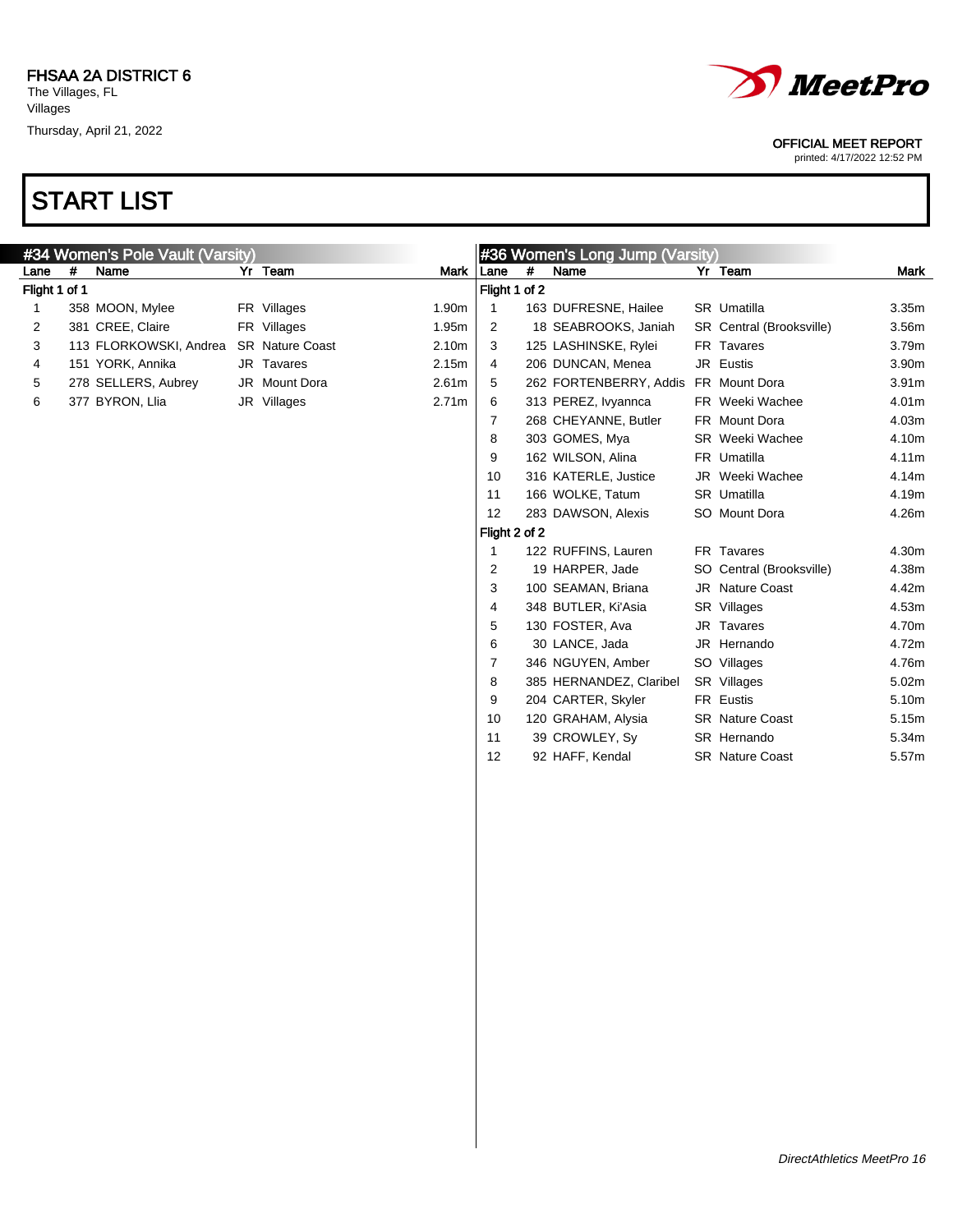



9 63 JAMES, Dakeira SO South Sumter 9.06m 10 143 SMITH, Jaedyn SO Tavares 9.63m 11 365 SALINAS, Madison-Jo SR Villages 9.97m 12 94 LEE, Heaven SR Nature Coast 10.93m

#### OFFICIAL MEET REPORT

printed: 4/17/2022 12:52 PM

| #38 Women's Triple Jump (Varsity) |   |                        |  |                          |                   | #42 Women's Shot Put (Varsity) |   |                        |  |                        |                   |
|-----------------------------------|---|------------------------|--|--------------------------|-------------------|--------------------------------|---|------------------------|--|------------------------|-------------------|
| Lane                              | # | Name                   |  | Yr Team                  | Mark              | Lane                           | # | Name                   |  | Yr Team                | Mark              |
| Flight 1 of 1                     |   |                        |  |                          |                   | Flight 1 of 2                  |   |                        |  |                        |                   |
|                                   |   | 283 DAWSON, Alexis     |  | SO Mount Dora            | 8.88m             |                                |   | 292 GRAFSKI, Kristina  |  | FR Weeki Wachee        | 4.69m             |
| 2                                 |   | 19 HARPER, Jade        |  | SO Central (Brooksville) | 9.11 <sub>m</sub> | 2                              |   | 320 TANNENBAUM, Madis  |  | SO Weeki Wachee        | 5.32m             |
| 3                                 |   | 206 DUNCAN, Menea      |  | JR Eustis                | 9.14m             | 3                              |   | 173 DIAZ, Keana        |  | FR Umatilla            | 6.03m             |
| 4                                 |   | 97 CASTILLO, Isabella  |  | SO Nature Coast          | 9.16m             | 4                              |   | 264 MORRIS, Ella       |  | SO Mount Dora          | 6.21m             |
| 5                                 |   | 362 MURPHY, Kayli      |  | SO Villages              | 9.17 <sub>m</sub> | 5                              |   | 273 VO, Sophia         |  | SO Mount Dora          | 6.52m             |
| 6                                 |   | 373 SULLIVAN, Isabella |  | SO Villages              | 9.62m             | 6                              |   | 229 LOUIS, Rebecca     |  | <b>SR Eustis</b>       | 6.67m             |
| 7                                 |   | 20 GREEN, Katelynn     |  | SR Central (Brooksville) | 9.73m             |                                |   | 181 CAUSEY, Sierra     |  | FR Umatilla            | 6.85m             |
| 8                                 |   | 359 WATTERSON, Evah    |  | SO Villages              | 9.82m             | 8                              |   | 322 GREER, Madison     |  | JR Weeki Wachee        | 6.97m             |
| 9                                 |   | 76 RODGERS, Payton     |  | SO South Sumter          | 10.02m            | 9                              |   | 195 CHAMBLISS, Janiyah |  | FR Eustis              | 7.17m             |
| 10                                |   | 261 O'NEIL, Cadence    |  | FR Mount Dora            | 10.07m            | 10                             |   | 33 LATIMER, Ka'Mari    |  | SO Hernando            | 7.37 <sub>m</sub> |
| 11                                |   | 120 GRAHAM, Alysia     |  | SR Nature Coast          | 10.45m            | 11                             |   | 86 MILLER, Zoe         |  | <b>JR</b> Nature Coast | 7.50m             |
| $12 \overline{ }$                 |   | 78 ROCKER, Daija       |  | <b>SR</b> South Sumter   | 10.54m            | Flight 2 of 2                  |   |                        |  |                        |                   |
| 13                                |   | 92 HAFF, Kendal        |  | <b>SR</b> Nature Coast   | 11.36m            |                                |   | 25 HARVEY, Mckenzie    |  | SO Hernando            | 7.53m             |
|                                   |   |                        |  |                          |                   | 2                              |   | 269 BOOTH, Faith       |  | JR Mount Dora          | 8.29m             |
|                                   |   |                        |  |                          |                   | 3                              |   | 116 CHARLSON, Zipporah |  | SO Nature Coast        | 8.59m             |
|                                   |   |                        |  |                          |                   | 4                              |   | 186 MESIDOR, Jakeila   |  | <b>SR Eustis</b>       | 8.62m             |
|                                   |   |                        |  |                          |                   | 5                              |   | 387 KENNEDY, Sienna    |  | FR Villages            | 8.71m             |
|                                   |   |                        |  |                          |                   | 6                              |   | 70 HANSEN, Audrey      |  | <b>JR</b> South Sumter | 8.81m             |
|                                   |   |                        |  |                          |                   |                                |   | 67 WELLS, Chrissy      |  | <b>SO</b> South Sumter | 8.94m             |
|                                   |   |                        |  |                          |                   | 8                              |   | 356 LAPE, Cheryl       |  | JR Villages            | 8.95m             |